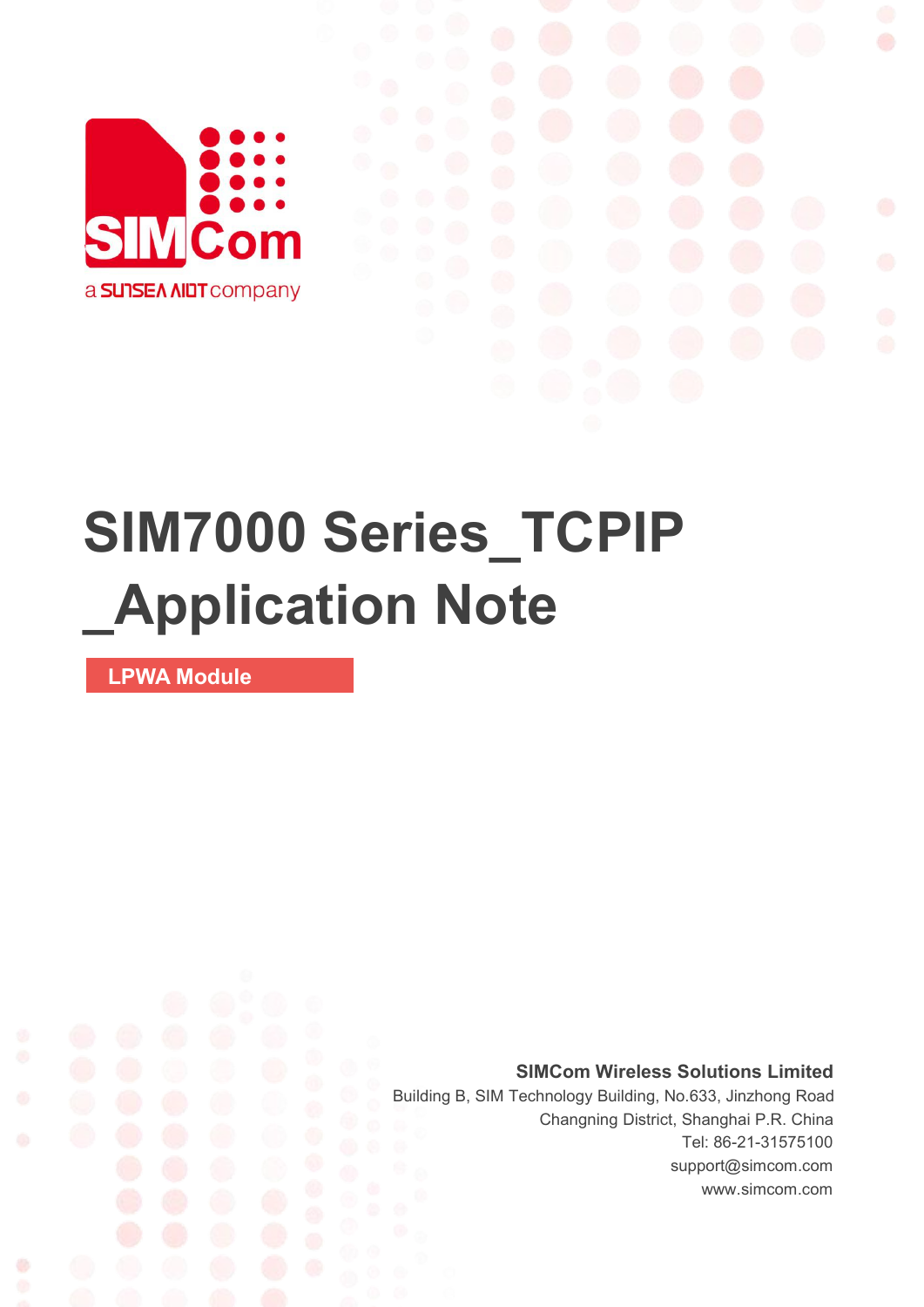

| <b>Document Title:</b> | Series_TCPIP_Application Note |
|------------------------|-------------------------------|
| <b>Version:</b>        | 1 በ2                          |
|                        |                               |
|                        |                               |

#### **GENERAL NOTES**

SIMCOM OFFERS THIS INFORMATION AS A SERVICE TO ITS CUSTOMERS, TO SUPPORT APPLICATION AND ENGINEERING EFFORTS THAT USE THE PRODUCTS DESIGNED BY SIMCOM. THE INFORMATION PROVIDED IS BASED UPON REQUIREMENTS SPECIFICALLY PROVIDED TO SIMCOM BY THE CUSTOMERS. SIMCOM HAS NOT UNDERTAKEN ANY INDEPENDENT SEARCH FOR ADDITIONAL RELEVANT INFORMATION, INCLUDING ANY INFORMATION THAT MAY BE IN THE CUSTOMER'S POSSESSION. FURTHERMORE, SYSTEM VALIDATION OF THIS PRODUCT DESIGNED BY SIMCOM WITHIN A LARGER ELECTRONIC SYSTEM REMAINS THE RESPONSIBILITY OF THE CUSTOMER OR THE CUSTOMER'S SYSTEM INTEGRATOR. ALL SPECIFICATIONS SUPPLIED HEREIN ARE SUBJECT TO CHANGE.

### **COPYRIGHT**

THIS DOCUMENT CONTAINS PROPRIETARY TECHNICAL INFORMATION WHICH IS THE PROPERTY OF SIMCOM WIRELESS SOLUTIONS LIMITED COPYING, TO OTHERS AND USING THIS DOCUMENT, ARE FORBIDDEN WITHOUT EXPRESS AUTHORITY BY SIMCOM. OFFENDERS ARE LIABLE TO THE PAYMENT OF INDEMNIFICATIONS. ALL RIGHTS RESERVED BY SIMCOM IN THE PROPRIETARY TECHNICAL INFORMATION , INCLUDING BUT NOT LIMITED TO REGISTRATION GRANTING OF A PATENT , A UTILITY MODEL OR DESIGN. ALL SPECIFICATION SUPPLIED HEREIN ARE SUBJECT TO CHANGE WITHOUT NOTICE AT ANY TIME.

#### **SIMCom Wireless Solutions Limited**

Building B, SIM Technology Building, No.633 Jinzhong Road, Changning District, Shanghai P.R. China Tel: +86 21 31575100 Email: [simcom@simcom.com](mailto:simcom@simcom.com)

### **For more information, please visit:**

<https://www.simcom.com/download/list-863-en.html>

**For technical support, or to report documentation errors, please visit:** https://www.simcom.com/ask/ or email to: [support@simcom.com](mailto:support@simcom.com)

*Copyright © 2020 SIMCom Wireless Solutions Limited All Rights Reserved.*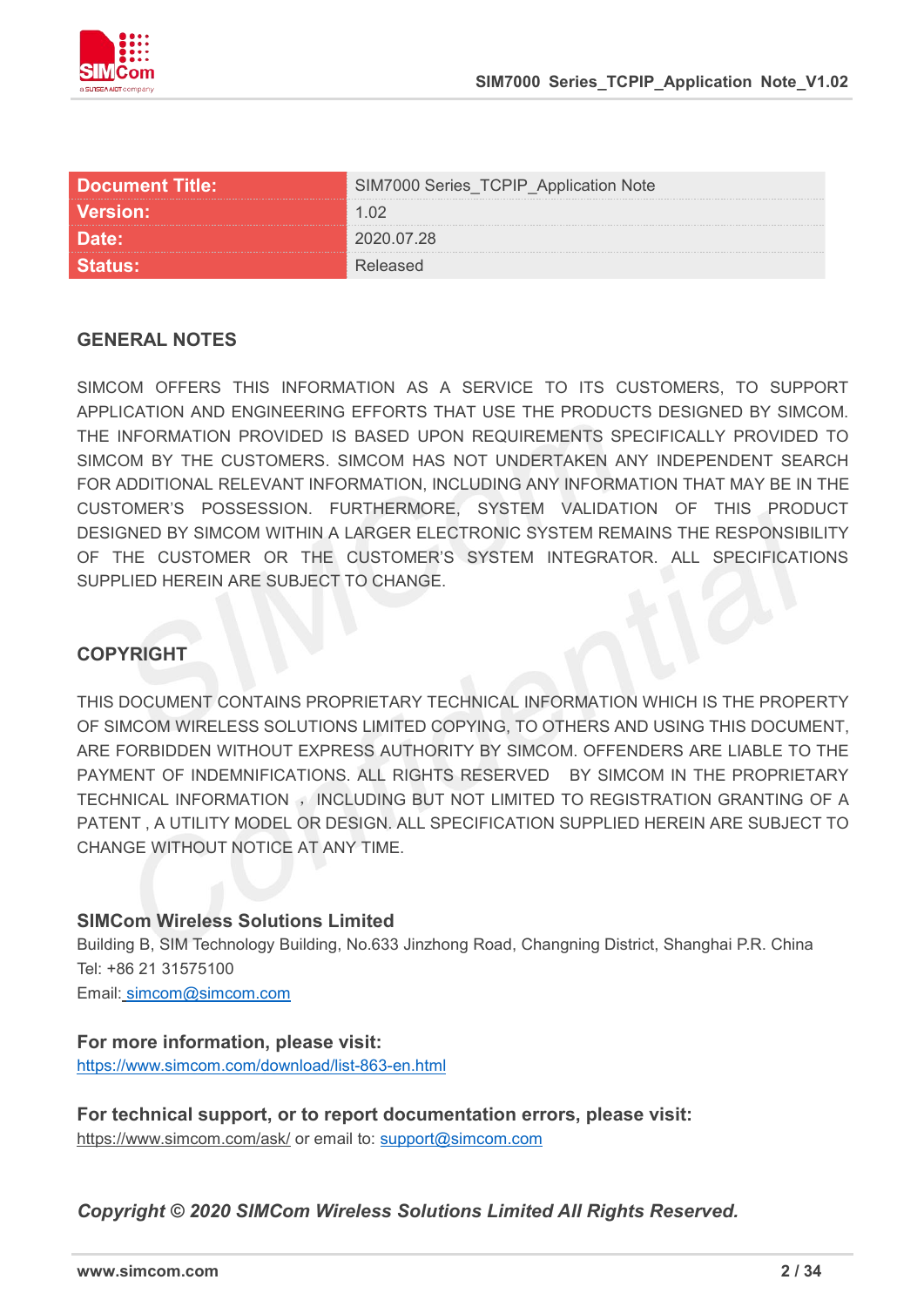

## <span id="page-2-0"></span>**About Document**

### <span id="page-2-1"></span>**Version History**

| Version | <b>AMILE</b>          | What is new                                              |
|---------|-----------------------|----------------------------------------------------------|
|         |                       | 2017.07.03 Ping.Zhang First Release                      |
|         |                       | 2010.10.24 Wenjie.Lai Delete related description of GPRS |
|         | 2020.07.28 Wenjie.Lai |                                                          |

### <span id="page-2-2"></span>**Scope**

**This document applies to the following products**

| <b>Name</b>                     | <b>roe</b>        | Size(mm) | <b>Comments</b> |
|---------------------------------|-------------------|----------|-----------------|
| SIM7000E/C/A/G                  | Cat-M1(/NB1/EGPRS | $24*24$  |                 |
| <b>SIM7000E-N</b><br>SIM7000C-N |                   | 2*24′    |                 |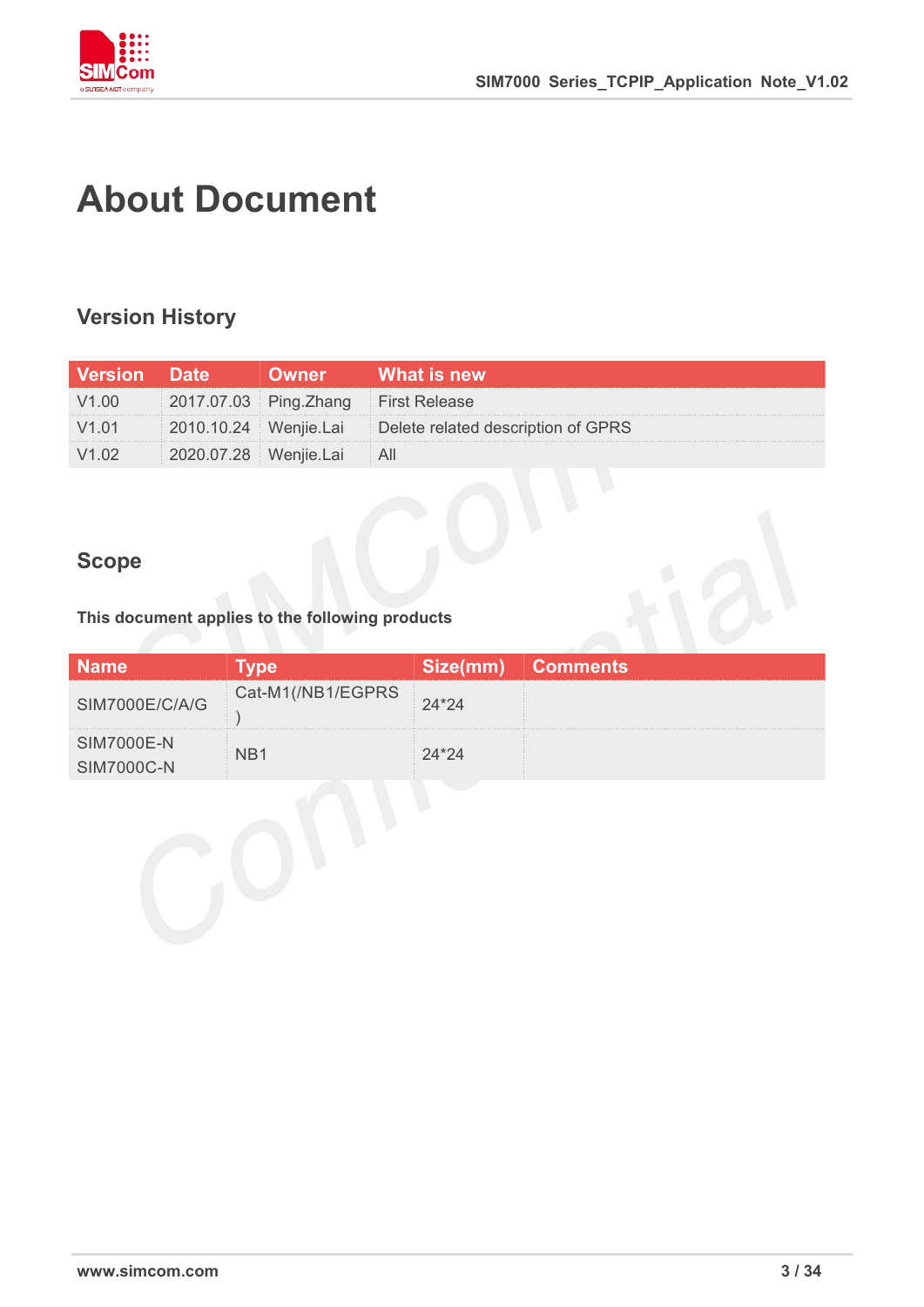

### <span id="page-3-0"></span>**Contents**

| 1                       |                  |             |
|-------------------------|------------------|-------------|
|                         | 1.1              |             |
|                         | 1.2              |             |
|                         | 1.3              |             |
| $\mathbf{2}$            |                  |             |
| 3                       |                  |             |
|                         | 3.1              |             |
|                         | 3.1.1            |             |
|                         | 3.1.2            |             |
|                         | 3.1.3            |             |
|                         | 3.1.4            |             |
|                         | 3.2              |             |
|                         | 3.2.1            |             |
|                         | 3.2.2            |             |
|                         | 3.2.3            |             |
|                         | 3.2.4            |             |
|                         | 3.2.5<br>3.3     |             |
|                         |                  |             |
| $\overline{\mathbf{4}}$ |                  |             |
|                         | 4.1              |             |
|                         | 4.2              |             |
| 5.                      | Two PDP Context. | $\ldots 20$ |
| 6                       |                  |             |
| 7                       |                  |             |
|                         | 7.1              |             |
|                         | 7.2              |             |
|                         | 7.3              |             |
|                         | 7.4              |             |
|                         | 7.5              |             |
| 8                       |                  |             |
|                         | 8.1              |             |
|                         | 8.2              |             |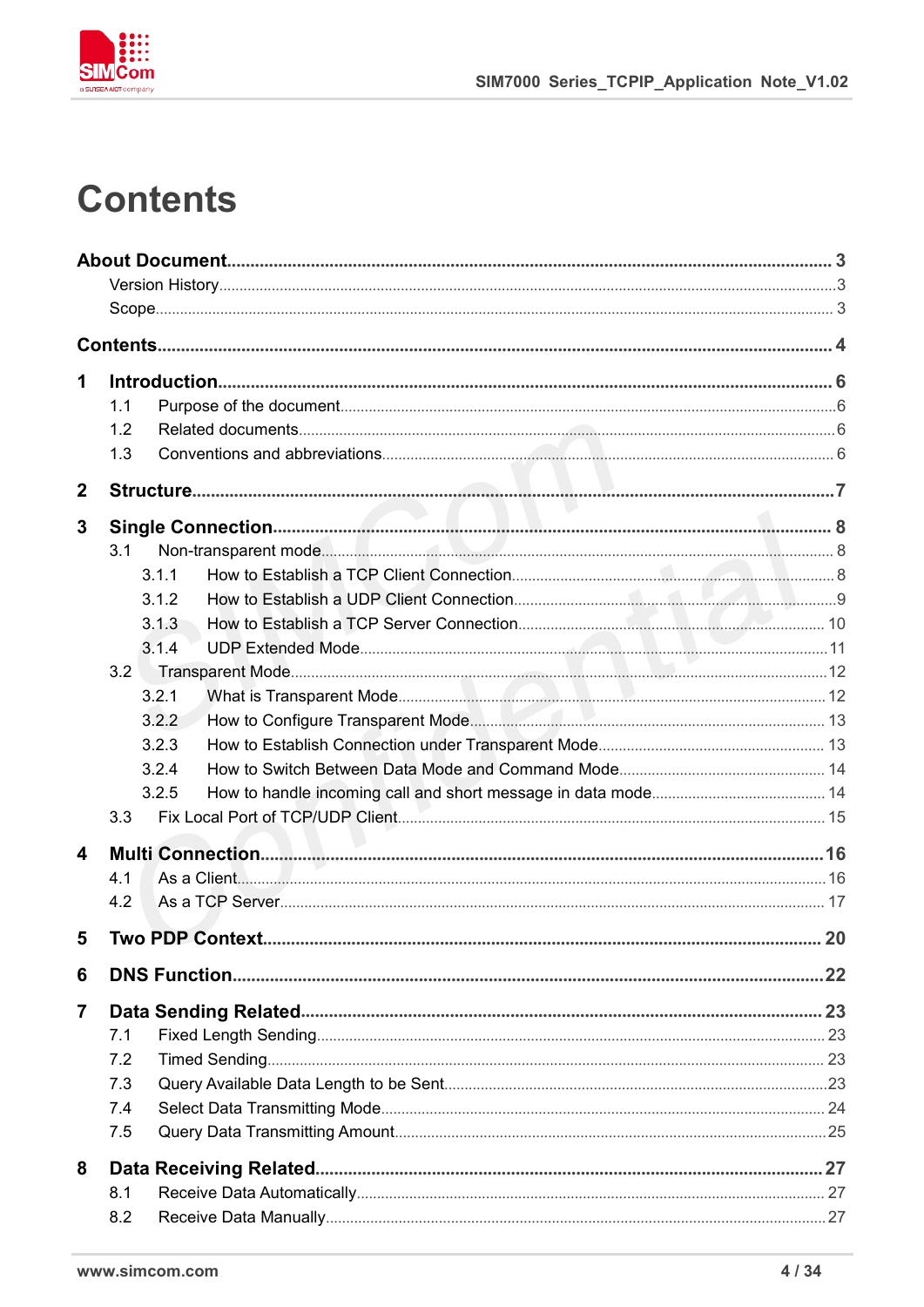

| 10               |    |  |
|------------------|----|--|
| 11               |    |  |
| 12 <sup>12</sup> |    |  |
|                  | 13 |  |

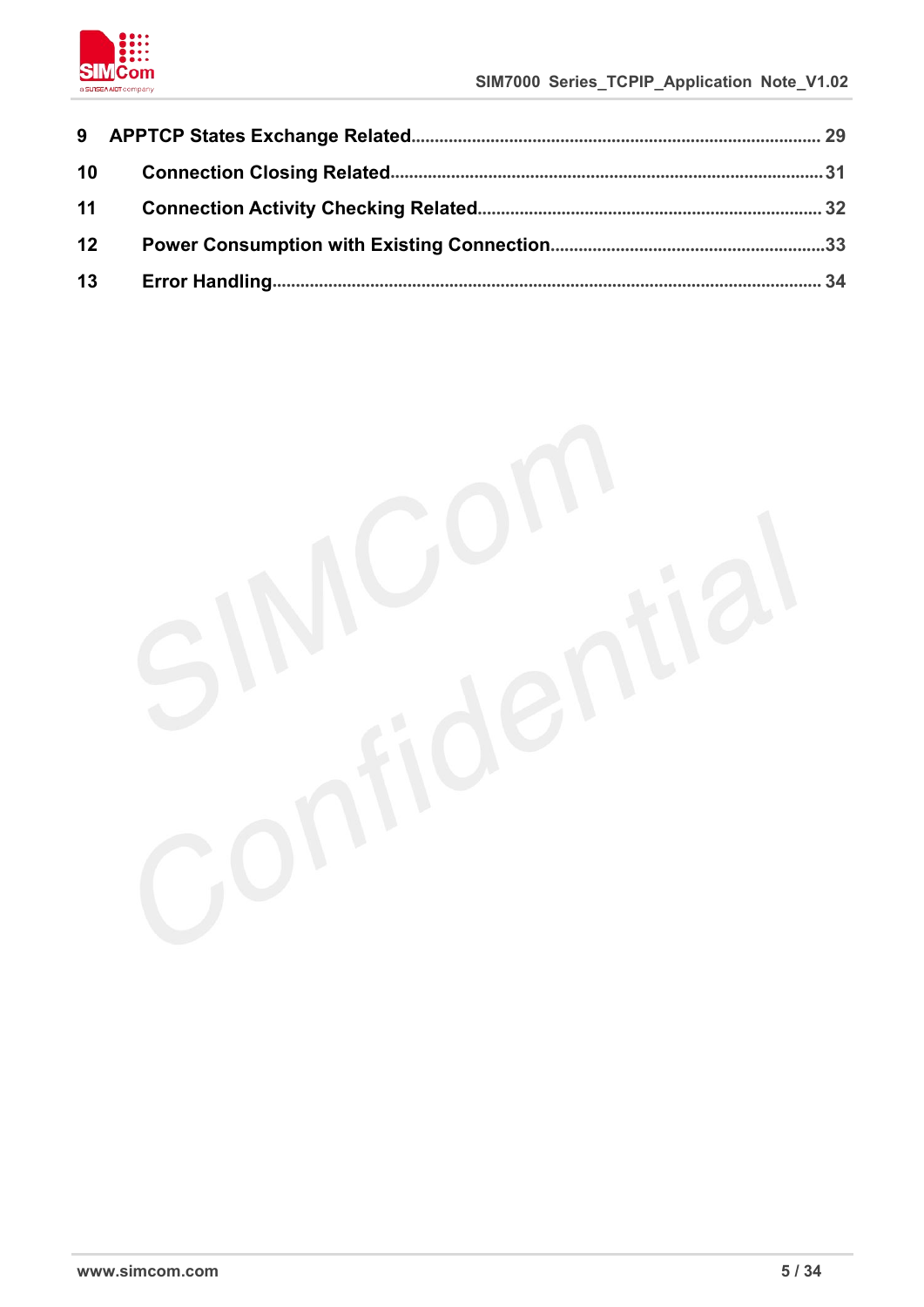

### <span id="page-5-0"></span>**1 Introduction**

### <span id="page-5-1"></span>**1.1 Purpose of the document**

Based on module AT command manual, this document will introduce TCPIP stack and application process.

Developers could understand and develop application quickly and efficiently based on this document.

### <span id="page-5-2"></span>**1.2 Related documents**

[1] SIM7000 Series AT Command Manual

### <span id="page-5-3"></span>**1.3 Conventions and abbreviations**

In this document, the GSM engines are referred to as following term:

- ME (Mobile Equipment);
- MS (Mobile Station);
- TA (Terminal Adapter);
- DCE (Data Communication Equipment) or facsimile DCE (FAX modem, FAX board);

In application, controlling device controls the GSM engine by sending AT Command via its serial interface. The controlling device at the other end of the serial line is referred to as following term:

- **•** TE (Terminal Equipment);
- DTE (Data Terminal Equipment) or plainly "the application" which is running on an embedded system;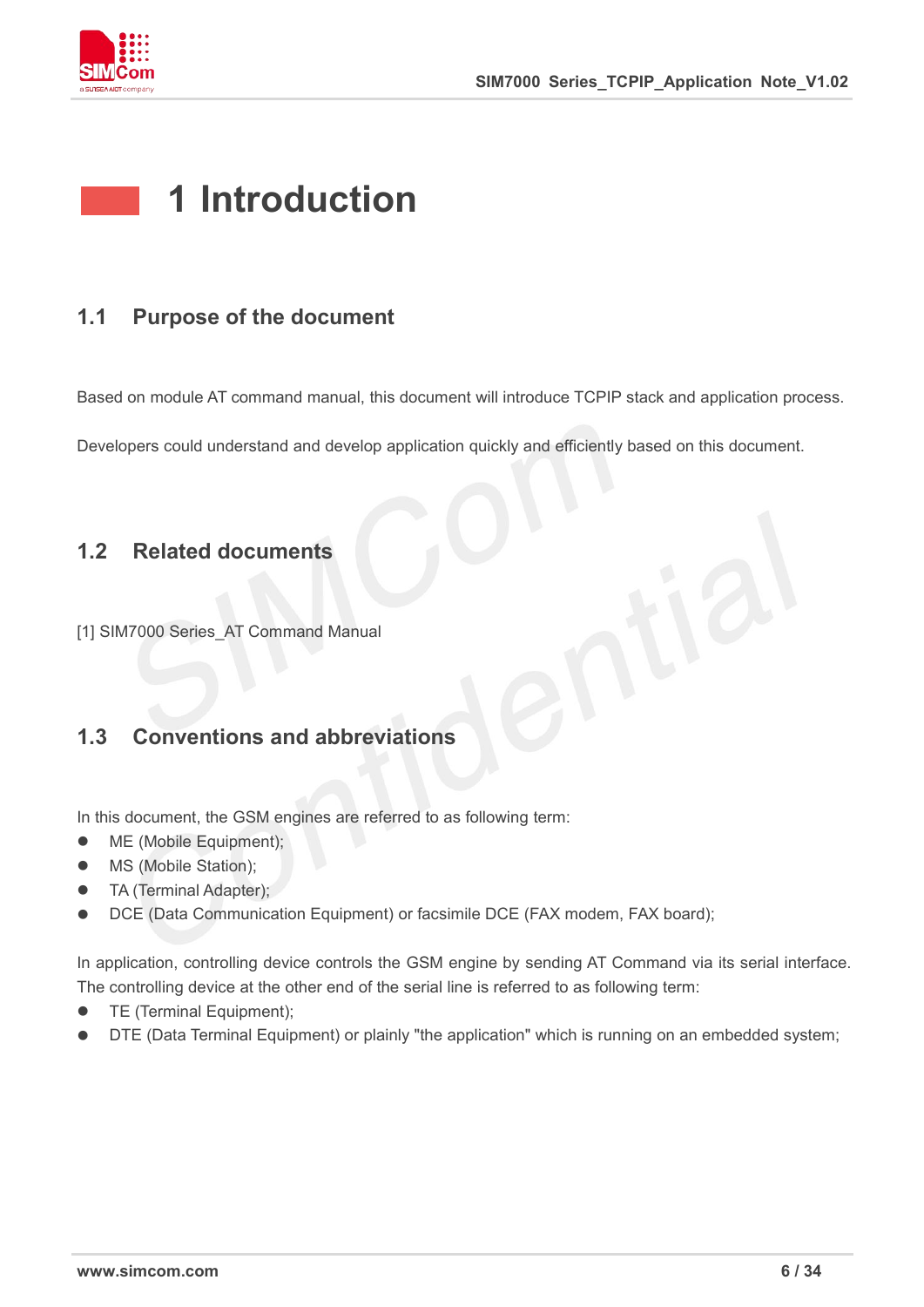

### <span id="page-6-0"></span>**2 Structure**

There are two modes of connection for SIM7000 series TCP/IP application: Single connection and Multi connection.

When in single connection mode, SIM7000 series can work at both transparent mode and non-transparent mode; and under these two transmission modes, SIM7000 series can be configured as either TCP/UDP client or TCP server.

When in multi connection mode, SIM7000 series can only work at non-transparent mode. In this mode, SIM7000 series can work as an absolute TCP/UDP client, which can establish 8 connections in total. In this mode, it can also be configured as one TCP server, which allows 7 TCP/UDP clients to be connected; and the TCP server also can act as a client, establishing 7 connections to one remote server. The structure of the TCP/IP application is given as below.



**Figure1: SIM7000 series TCPIP Structure**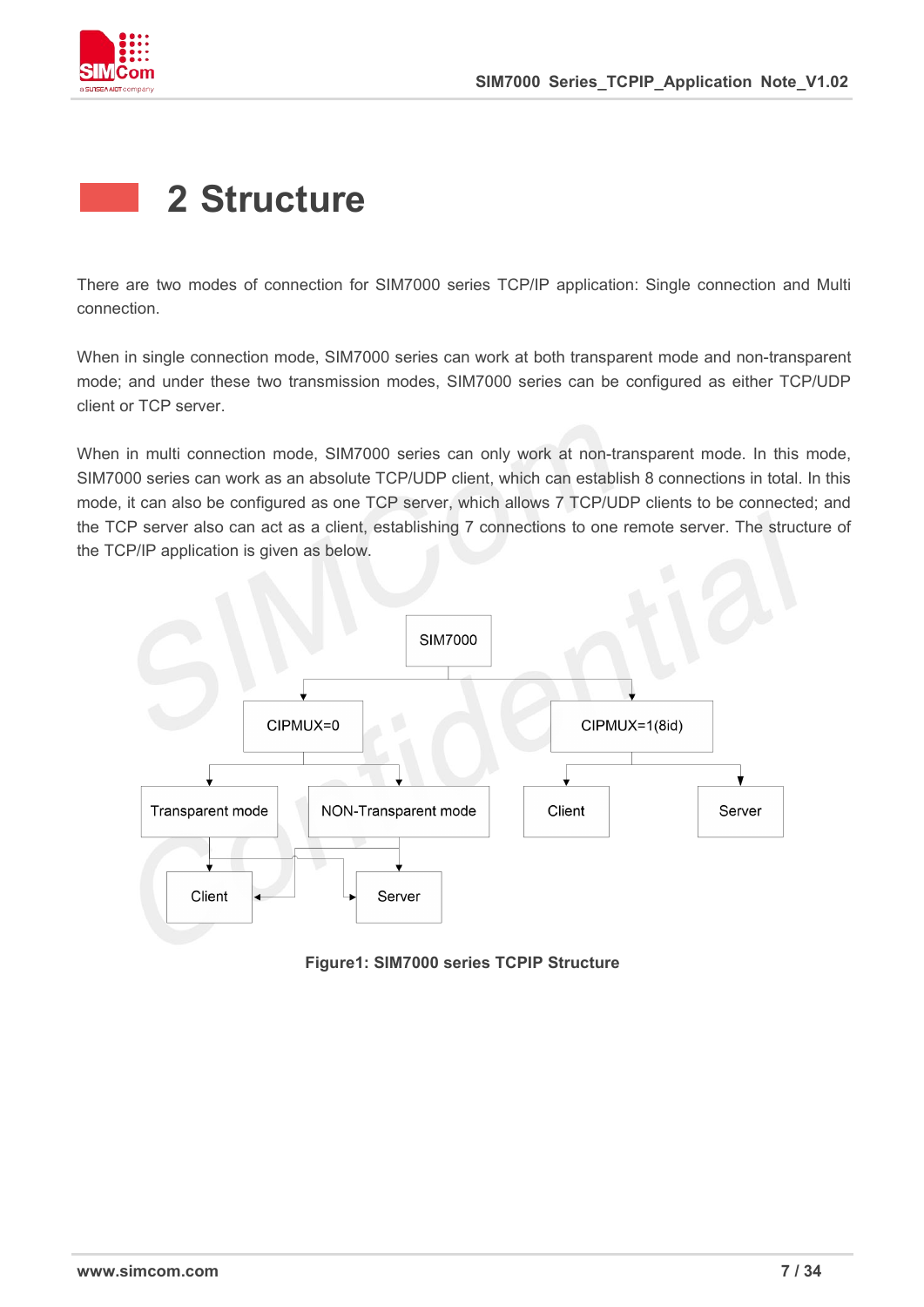

### <span id="page-7-0"></span>**3 Single Connection**

Command AT+CIPMUX=<n> is used for selecting TCPIP connection mode, when n=0, it is single connection; when n=1, it is multi connection. The default configuration is single connection mode. For single connection, SIM7000 series supports both transparent mode and non-transparent mode.

### <span id="page-7-1"></span>**3.1 Non-transparent mode**

Command AT+CIPMODE=<n> isused for selecting TCPIP application mode, when n=0, it is non-transparent mode (normal mode); when n=1, it is transparent mode. The default configuration is non-transparent mode. There are three working modes for SIM7000 series under this mode: TCP client, UDP client and TCP server.

### <span id="page-7-2"></span>**3.1.1 How to Establish a TCP Client Connection**

Firstly, before any TCP/UDP related operation is set up, the module should be connected to network. User can use the commands "AT+CGATT?" to query the network registration status whether the module has been attached to data service.

| <b>AT+CPIN?</b><br><b>+CPIN: READY</b> | //whether some password is required or not |
|----------------------------------------|--------------------------------------------|
| <b>OK</b>                              |                                            |
| AT+CSQ                                 |                                            |
| +CSQ: 20,0                             | //Received signal strength                 |
| <b>OK</b>                              |                                            |
| AT+CGATT?                              |                                            |
| +CGATT: 1                              | //Data Service's status                    |
| <b>OK</b>                              |                                            |
|                                        |                                            |

Secondly, user should use the command group AT+CSTT, AT+CIICR and AT+CIFSR to start the task and activate the wireless connection. Lastly, user can establish TCP connection between SIM7000 series and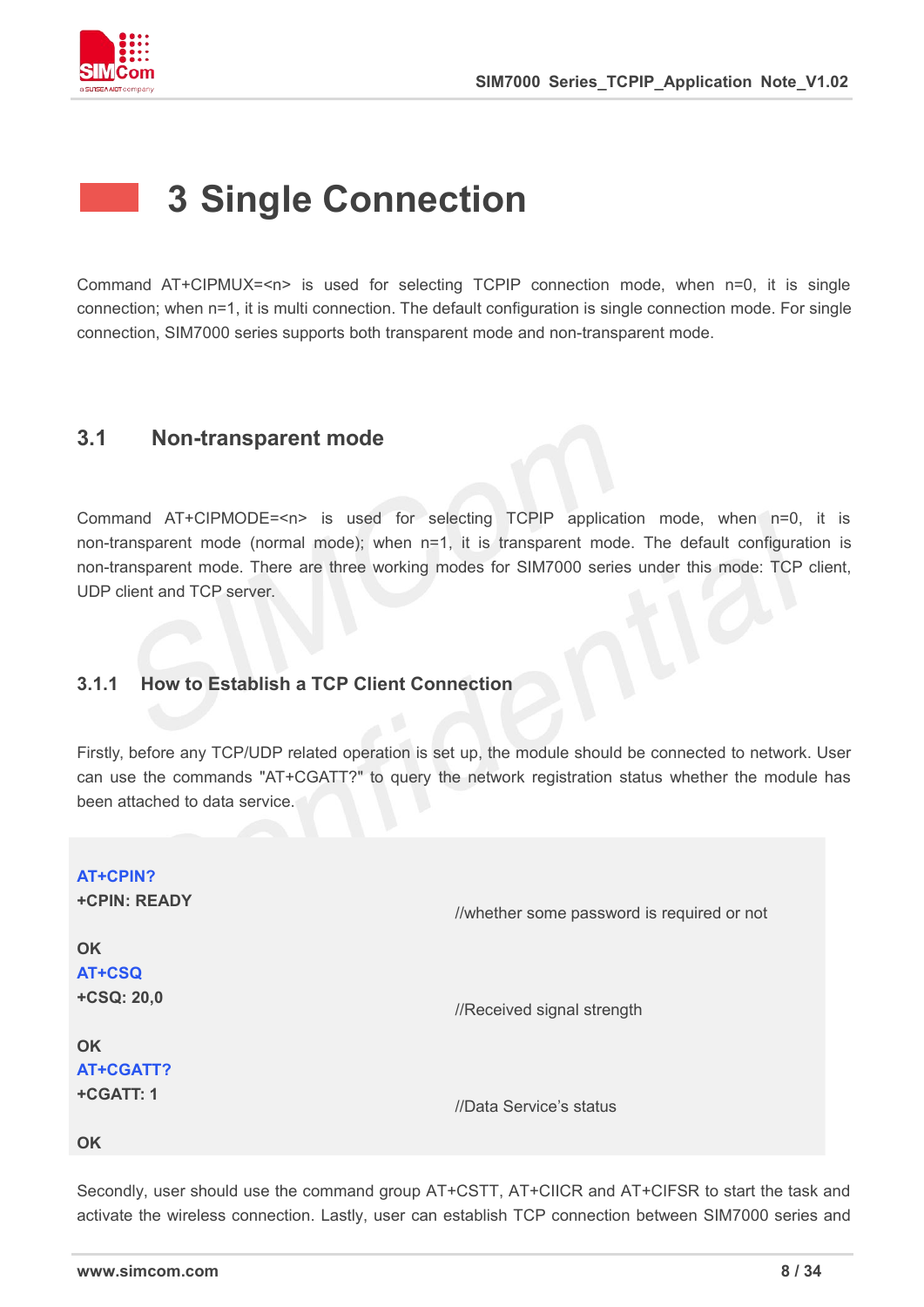

the server by AT command (AT+CIPSTART="TCP","IP Address of server", "port number of server"). If the connection is established successfully, response "CONNECT OK" will come up from the module. Now user can send data to the server with "AT+CIPSEND". "AT+CIPSEND" will return promoting mark ">", user should write data after ">" then issue CTRL+Z (0x1a) to send. If sending is successful, it will respond "SEND OK". And if there is data coming from the server, the module will receive the data automatically from the serial port. User can close the TCP connection with "AT+CIPCLOSE" command. Below is an example of TCP connection to remote server.

| <b>AT+CGATT?</b><br>+CGATT: 1             |                                                               |
|-------------------------------------------|---------------------------------------------------------------|
|                                           | //Data Service's status                                       |
| <b>OK</b>                                 |                                                               |
|                                           | //Start task and set APN.                                     |
| <b>AT+CSTT="CMNET"</b>                    | //The default APN is "CMNET", with no username                |
| <b>OK</b>                                 | or password. Check with local GSM provider to<br>get the APN. |
| <b>AT+CIICR</b>                           | //Bring up wireless connection                                |
| <b>OK</b>                                 |                                                               |
| <b>AT+CIFSR</b>                           | //Get local IP address                                        |
| 10.78.245.128                             |                                                               |
| AT+CIPSTART="TCP","116.228.221.51","8500" | //Start up the connection                                     |
| <b>OK</b>                                 | //The TCP connection has been established                     |
| <b>CONNECT OK</b>                         | successfully                                                  |
|                                           | //Send data to remote server, CTRL+Z (0x1a) to                |
|                                           | send. User should write data only after the                   |
| <b>AT+CIPSEND</b>                         | promoting mark ">", and then use CTRL+Z to                    |
| > hello TCP serve                         | send. User can use command "AT+CIPSPRT" to                    |
|                                           | set whether echo promote ">" after issuing                    |
|                                           | "AT+CIPSEND".                                                 |
|                                           | //Remote server receives data. For TCP, "SEND                 |
|                                           | OK" means data has been sent out and received                 |
| <b>SEND OK</b>                            | successfully by the remote server, due to the TCP             |
|                                           | connection-oriented protocol.                                 |
| hello SIM7000                             | //Received data from remote server                            |
| <b>CLOSED</b>                             | //Remote server closed the connection                         |
|                                           |                                                               |

### <span id="page-8-0"></span>**3.1.2 How to Establish a UDP Client Connection**

The process of establishing UDP connection is similar to TCP.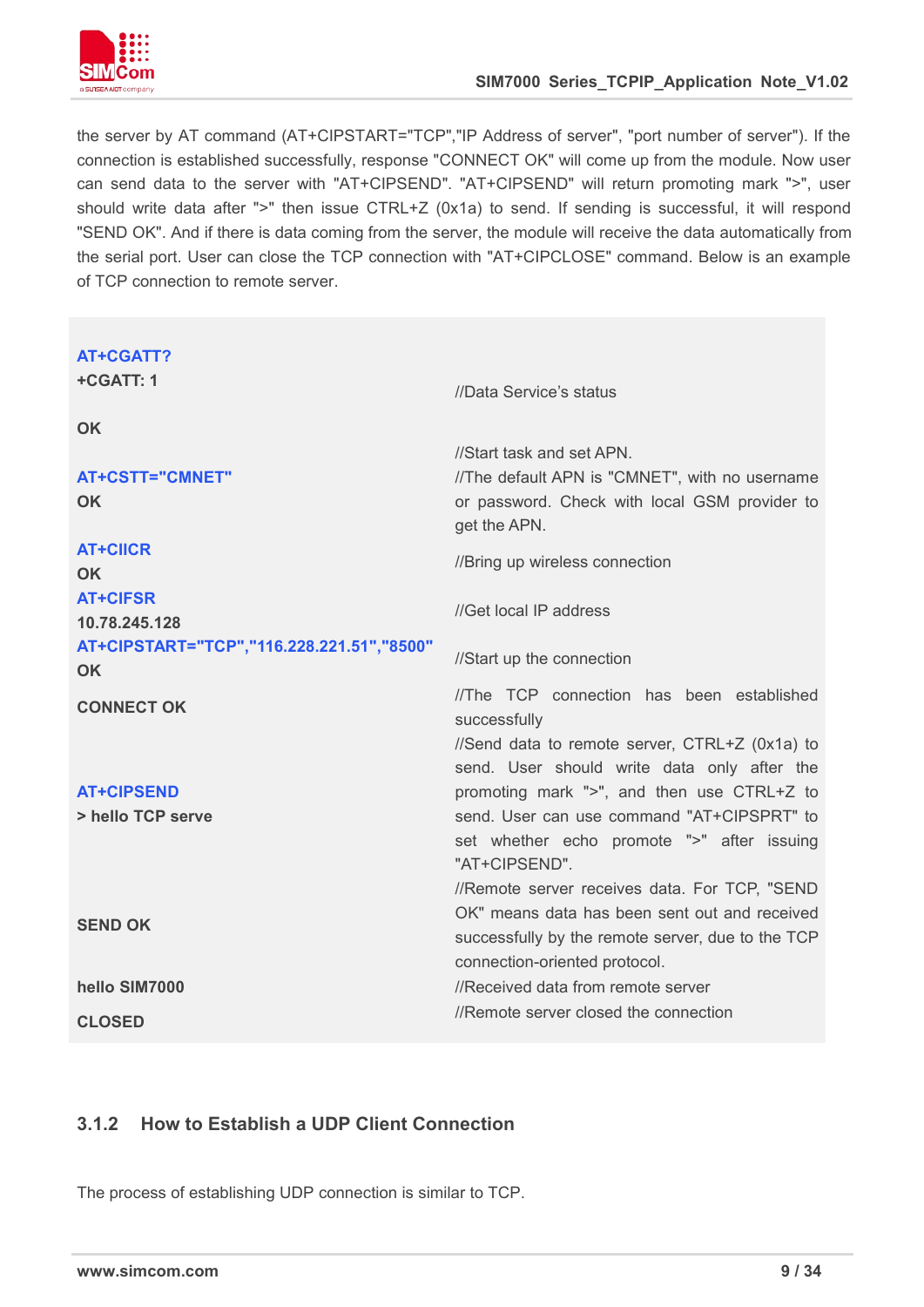

#### **AT+CGATT?**

| +CGATT: 1                                              | //Data Service's status                                                                                                                                                                                                                                                                                      |
|--------------------------------------------------------|--------------------------------------------------------------------------------------------------------------------------------------------------------------------------------------------------------------------------------------------------------------------------------------------------------------|
| <b>OK</b><br><b>AT+CSTT="CMNET"</b><br><b>OK</b>       | //Start task and set APN.                                                                                                                                                                                                                                                                                    |
| <b>AT+CIICR</b><br><b>OK</b>                           | //Bring up wireless connection                                                                                                                                                                                                                                                                               |
| <b>AT+CIFSR</b><br>10.78.245.128                       | //Get local IP address                                                                                                                                                                                                                                                                                       |
| AT+CIPSTART="UDP","116.228.221.51","9600"<br><b>OK</b> | //Start up "UDP" the connection                                                                                                                                                                                                                                                                              |
| <b>CONNECT OK</b>                                      | The UDP connection has been established<br>successfully                                                                                                                                                                                                                                                      |
| <b>AT+CIPSEND</b>                                      | //Send data to remote server, CTRL+Z (0x1a) to                                                                                                                                                                                                                                                               |
| > SIM7000 UDP test                                     | send.                                                                                                                                                                                                                                                                                                        |
| <b>SEND OK</b>                                         | //Data has been sent out from the serial port, but it<br>is unknown if the data reaches the UDP server.<br>For UDP, "SEND OK" just means data has been<br>sent out from the serial port of module, not<br>meaning data reaching the server, due to the UDP<br>simpler message-based connectionless protocol. |
| <b>UDP test</b>                                        | //Receive data from remote server                                                                                                                                                                                                                                                                            |
| <b>AT+CIPCLOSE</b>                                     | //Close the UDP connection                                                                                                                                                                                                                                                                                   |
| <b>CLOSED OK</b>                                       | //Connection is closed                                                                                                                                                                                                                                                                                       |
|                                                        |                                                                                                                                                                                                                                                                                                              |

#### <span id="page-9-0"></span>**3.1.3 How to Establish a TCP Server Connection**

In single connection mode, when configured as TCP server, SIM7000 series allows one client to connect in. User should use the command "AT+CIPSERVER=1,"<port>" to start the server function and set listening port. If it is successful, response "SERVER OK" will be returned, and now the server starts to listen to the TCP port. And then, user should use command "AT+CIFSR" to get local IP address, which is the server IP address.

If the client connects to the server successfully, the IP address of remote client will be displayed at server side. And the server can receive TCP data from remote side. Also user can use command AT+CIPSEND to send data to remote client. User can use "AT+CIPSERVER=0" to close the listening status. Also, user can use AT+CIPCLOSE to close the TCP connection.

**AT+CGATT?** /Data Service's status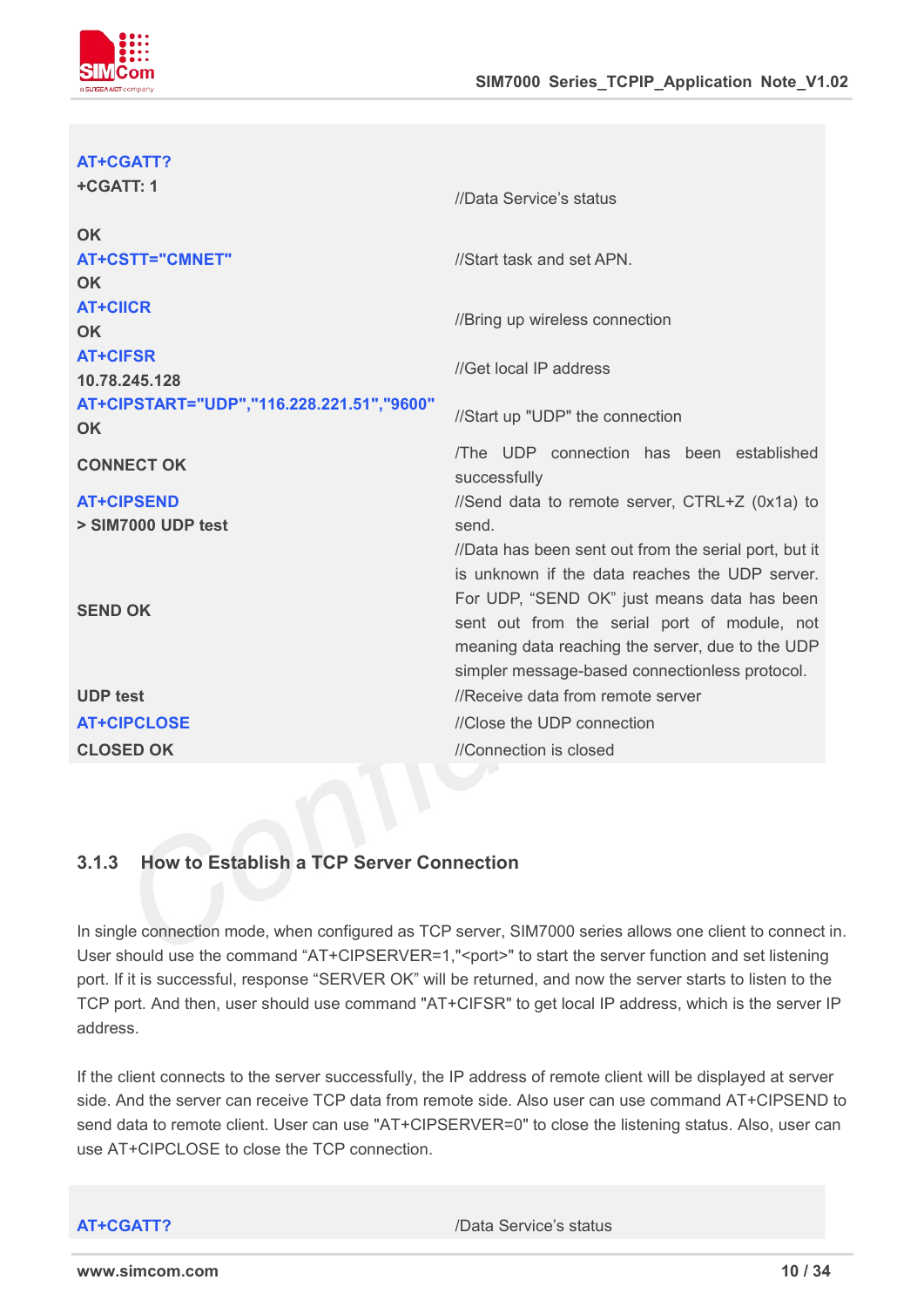

#### **+CGATT: 1**

| OK                             |                                                |
|--------------------------------|------------------------------------------------|
| AT+CIPSERVER=1,1234            | //Start the TCP server, listening port:1234    |
| <b>OK</b>                      |                                                |
| <b>SERVER OK</b>               | //TCP server is established successfully       |
| <b>AT+CIFSR</b>                | //Get local IP address                         |
| 10.78.33.227                   |                                                |
| <b>AT+CIPSTATUS</b>            | //Query current status                         |
| <b>OK</b>                      |                                                |
| <b>STATE: SERVER LISTENING</b> | //TCP server: listening                        |
| REMOTE IP: 10.78.103.220       | //Remote client 10.78.103.220 connected in     |
| hello server                   | Receive data from remote client                |
| <b>AT+CIPSEND</b>              | //Send data to remote client                   |
| > hello client                 |                                                |
| <b>SEND OK</b>                 | //Remote client receives data                  |
| <b>AT+CIPSERVER=0</b>          | //Just close the listening status, the current |
| <b>OK</b>                      | connection is still active.                    |
| <b>SERVER CLOSE</b>            | //TCP server is closed                         |
| <b>AT+CIPCLOSE</b>             | //Close TCP connection                         |
| <b>CLOSE OK</b>                |                                                |
|                                |                                                |
|                                |                                                |

### <span id="page-10-0"></span>**3.1.4 UDP Extended Mode**

In UDP extended mode, SIM7000 series can receive UDP data from any IP address and port, meanwhile it can send UDP data to any IP address and port.

| AT+CGATT?<br>+CGATT: 1<br><b>OK</b> | //Data Service's status                 |
|-------------------------------------|-----------------------------------------|
| <b>AT+CSTT="CMNET"</b><br><b>OK</b> | //Start task and set APN.               |
| <b>AT+CIICR</b><br><b>OK</b>        | //Bring up wireless connection          |
| <b>AT+CIFSR</b><br>10.78.245.128    | //Get local IP address                  |
| AT+CLPORT="UDP",8888<br><b>OK</b>   | //Set local UDP port                    |
| AT+CIPSRIP=1<br><b>OK</b>           | //Display IP address and Port of sender |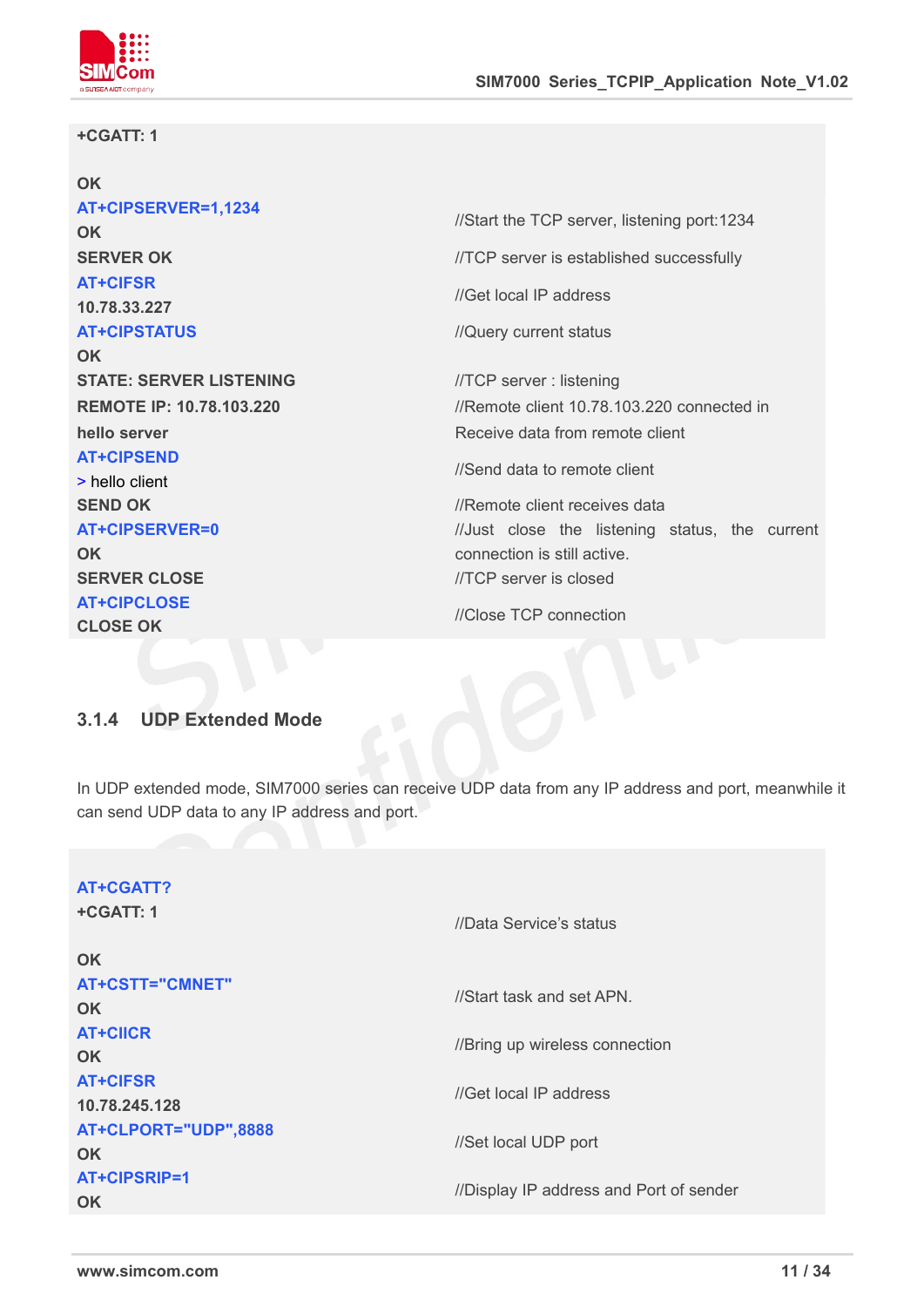

| AT+CIPHEAD=1<br><b>OK</b>                                           | //Add IP head in receiving data                                                          |
|---------------------------------------------------------------------|------------------------------------------------------------------------------------------|
| <b>AT+CIPUDPMODE=1</b><br><b>OK</b>                                 | //Enable the UDP Extended Mode                                                           |
| AT+CIPSTART="UDP","116.228.221.51","9600"<br><b>OK</b>              | //Start up UDP connection to remote server                                               |
| <b>CONNECT OK</b>                                                   | //UDP<br>connection<br>established<br>has<br>been<br>//successfully.                     |
| <b>AT+CIPUDPMODE?</b><br>+CIPUDPMODE: 1,"116.228.221.51",9600       | //Check UDP mode's status                                                                |
| <b>OK</b><br>RECV FROM: 116.228.221.51:9600                         | //Receiving data from 116.228.221.51:9600                                                |
| +IPD,5:test1<br>RECV FROM: 116.228.221.51:1234                      | //Receiving data from 116.228.221.51: 1234                                               |
| +IPD,5:test2<br>RECV FROM: 10.78.103.220: 5678                      | //Receiving data from 10.78.103.220: 5678                                                |
| +IPD,5:test3<br><b>AT+CIPSEND</b><br>> Hello 9600<br><b>SEND OK</b> | //Send data to 116.228.221.51:9600                                                       |
| AT+CIPUDPMODE=2,"211.136.131.65",4500<br><b>OK</b>                  | //Re-set UDP address to be sent data to.                                                 |
| <b>AT+CIPUDPMODE?</b><br>+CIPUDPMODE: 1,"211.136.131.65",4500       | //The destination UDP address has been<br>Updated, and UDP extended mode is<br>still on. |
| OK<br><b>AT+CIPSEND</b><br>> Hello 4500                             | //Send data to 211.136.131.65:4500                                                       |
| <b>SEND OK</b>                                                      |                                                                                          |

### <span id="page-11-0"></span>**3.2 Transparent Mode**

### <span id="page-11-1"></span>**3.2.1 What is Transparent Mode**

SIM7000 series supports transparent mode which provides a special data mode for data receiving and sending by TCP/IP application task. Once the connection is established under transparent mode, the module will be in data mode. All received data from serial port will be treated as data packet to be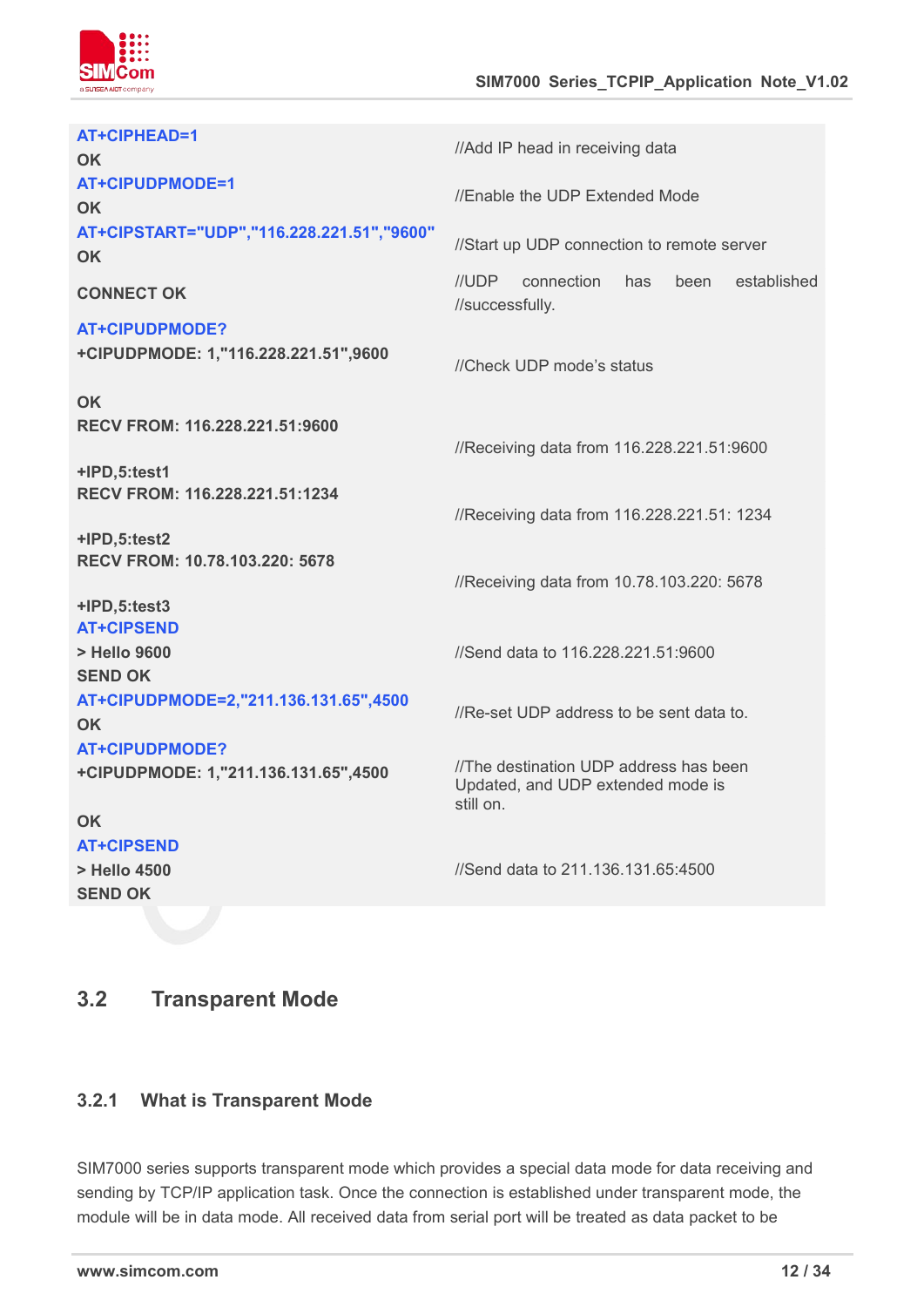

transferred later, similarly all data received from remote side will be sent to serial port directly. In transparent mode, all AT commands are not available. Methods are provided to switch back and forth between data mode and command mode. Once it is switched to command mode, all AT commands can be used again.

#### *Note: The flow control is default off. It is better to open the hardware flow control for using transparent mode, by setting AT+IFC=2,2.*

### <span id="page-12-0"></span>**3.2.2 How to Configure Transparent Mode**

To enable transparent mode, the command AT+CIPMODE should be set to 1. In transparent mode, the command AT+CIPCCFG is used for configuring transfer mode, which has 7 parameters NmRetry, WaitTm, SendSz, Esc, Rxmode, RxSize, Rxtimer.

- NmRetry: Number of retries to be made for an IP packet.
- WaitTm: Number of 200ms intervals to wait for serial input before sending the packet
- SendSz: Size in bytes of data block to be received from serial port before sending.
- Esc: Whether turn on the escape sequence, default is TRUE.
- Rxmode: Whether to set time interval during output data from serial port.
- RxSize: Output data length for each time, default value is 1460.
- Rxtimer: Time interval (ms) to wait for serial port to output data again. Default value: 50ms

### <span id="page-12-1"></span>**3.2.3 How to Establish Connection under Transparent Mode**

The transparent mode is only supported under single connection. In transparent mode, SIM7000 series can work as three modes too: TCP client, UDP client and TCP server. Once the connection is established, CONNECT will be returned in the serial port and the module will be in data mode. At the same time, DCD pin will be active low. Below is an example of TCP client connection.

| AT+CGATT?<br>+CGATT: 1       | //Data Service's status        |
|------------------------------|--------------------------------|
| <b>OK</b>                    |                                |
| AT+CIPMODE=1<br><b>OK</b>    | //Enable transparent mode      |
| AT+CSTT="CMNET"<br><b>OK</b> | //Start task and set APN.      |
| <b>AT+CIICR</b><br><b>OK</b> | //Bring up wireless connection |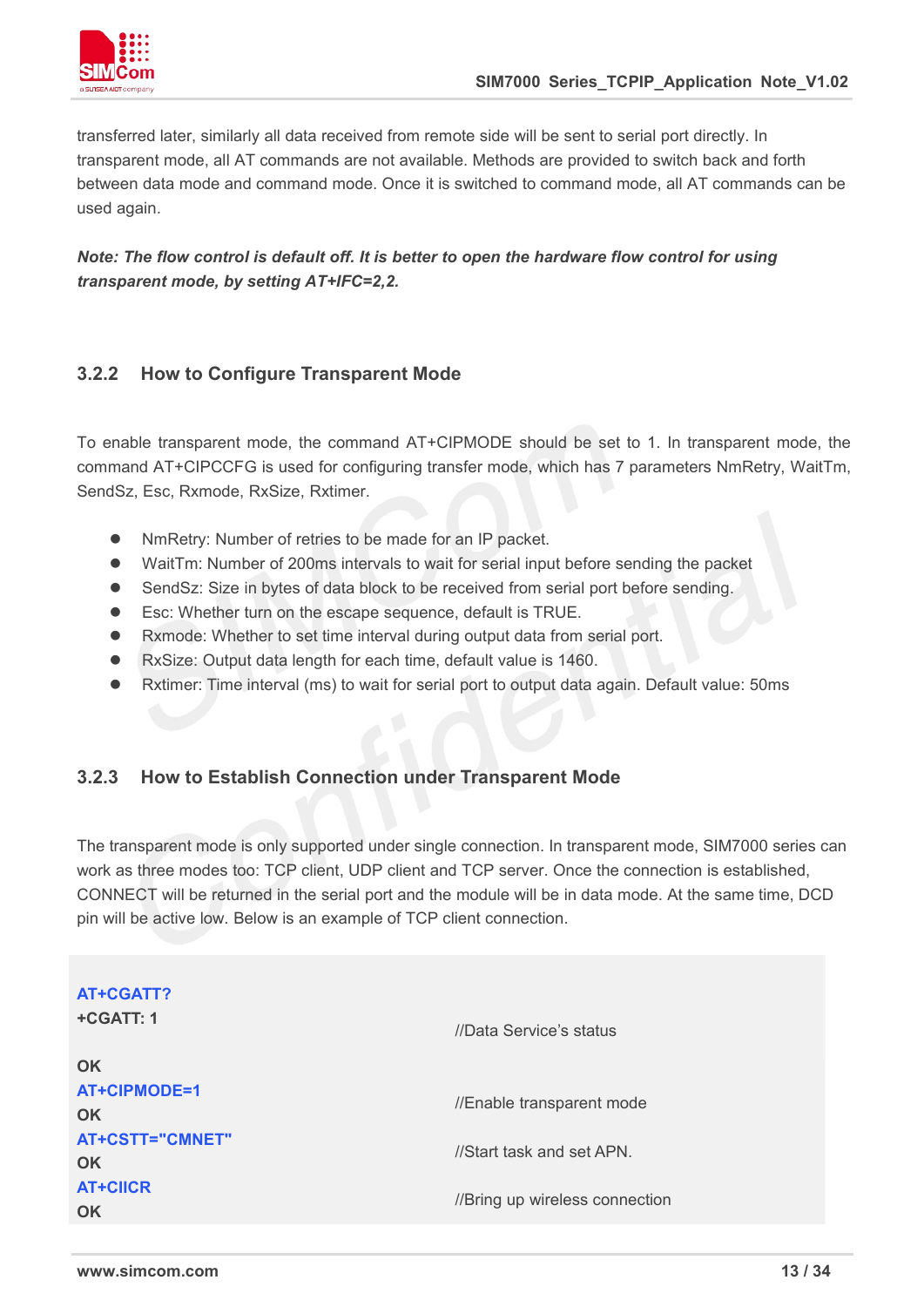

| <b>AT+CIFSR</b><br>10.78.245.128                       | //Get local IP address                             |  |
|--------------------------------------------------------|----------------------------------------------------|--|
| AT+CIPSTART="TCP","116.228.221.51","8500"<br><b>OK</b> | //Start up TCP connection to remote server         |  |
| <b>CONNECT</b>                                         | //Connected successfully, enter into data mode     |  |
|                                                        | //Input data to serial port, no echo, so can't see |  |
| .                                                      | input data                                         |  |
| <b>OK</b>                                              | //Quit data mode by pulling DTR or using "+++"     |  |
| <b>ATO</b><br><b>CONNECT</b>                           | //Return to data mode                              |  |
| SIM7000 channel test                                   | //Data received from remote server                 |  |
| <b>CLOSED</b>                                          | //Closed by remote server, quit data mode          |  |
|                                                        |                                                    |  |

### <span id="page-13-0"></span>**3.2.4 How to Switch Between Data Mode and Command Mode**

To switch from data mode to command mode, following methods are available:

- (1) The escape sequence can be used if the fourth parameter of AT+CIPCCFG is 1. The default escape sequence is+++, and to use this sequence, there should be 1000ms idle period before this sequence and 1000ms idle period after this sequence. Besides, the interval between each + should not exceed 1000ms, otherwise it will be treated as TCP/IP data.
- (2) DTR line of serial port can also be used. To use this method, AT&D1 should be set firstly. Pull DTR line to ground for at least 1 second and then pull up, the module will be switched from data mode to command mode and OK will be returned indicating the module is in command mode.
- (3) For TCP client connection, if the remote server closes the connection, the module will be switched back to command mode automatically.
- (4) For TCP server connection, if the remote client closes the connection, the module will be switched back to command mode automatically.
- (5) Ifthe module is deactivated from PDP context (+PDP DEACT) during data transferring, module will be switched back to command mode automatically.

ATO command can be used to switch the module from command mode to data mode if the connection is active, and CONNECT will be returned again.

### <span id="page-13-1"></span>**3.2.5 How to handle incoming call and short message in data mode**

RI pin will give a 120ms low pulse when a short message is received.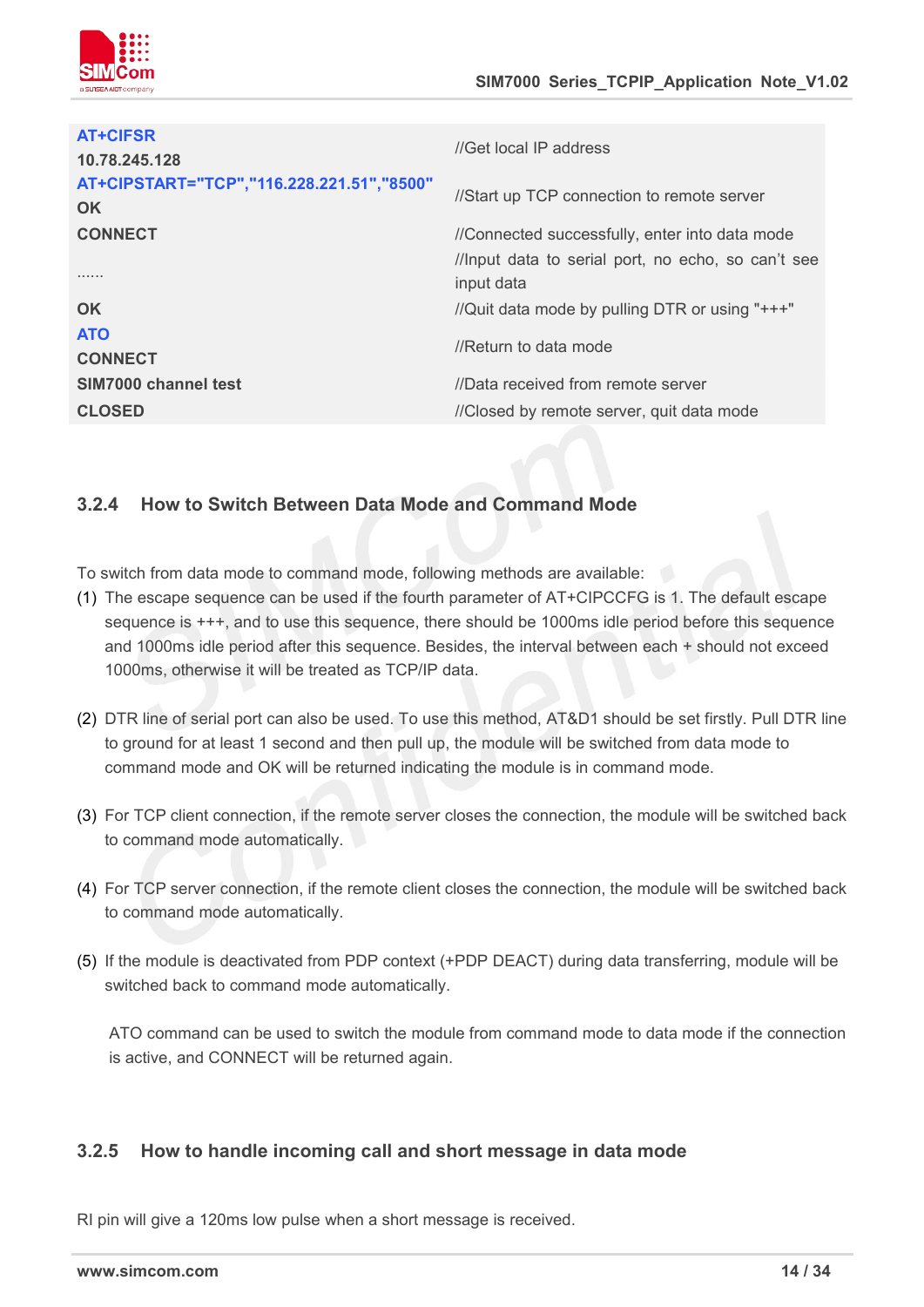

To handle the SMS, the module need to enter command mode first (using DTR or +++), and then the module will give the normal unsolicited responses as following:

**+CMTI:** "SM",10 //New short message

And then it is able to read the short message.

### <span id="page-14-0"></span>**3.3 Fix Local Port of TCP/UDP Client**

Normally, if client SIM7000 series establishes TCP/UDP connection to remote server, the TCP/UDP connection will be dynamically allocated a local port when AT+CLPORT is set to 0. If AT+CLPORT is set to a nonzero value, the local port will be fixed at this value. The default configuration of this command is 0. Be aware that this command will be effective only in single connection mode and when the module is as a client.

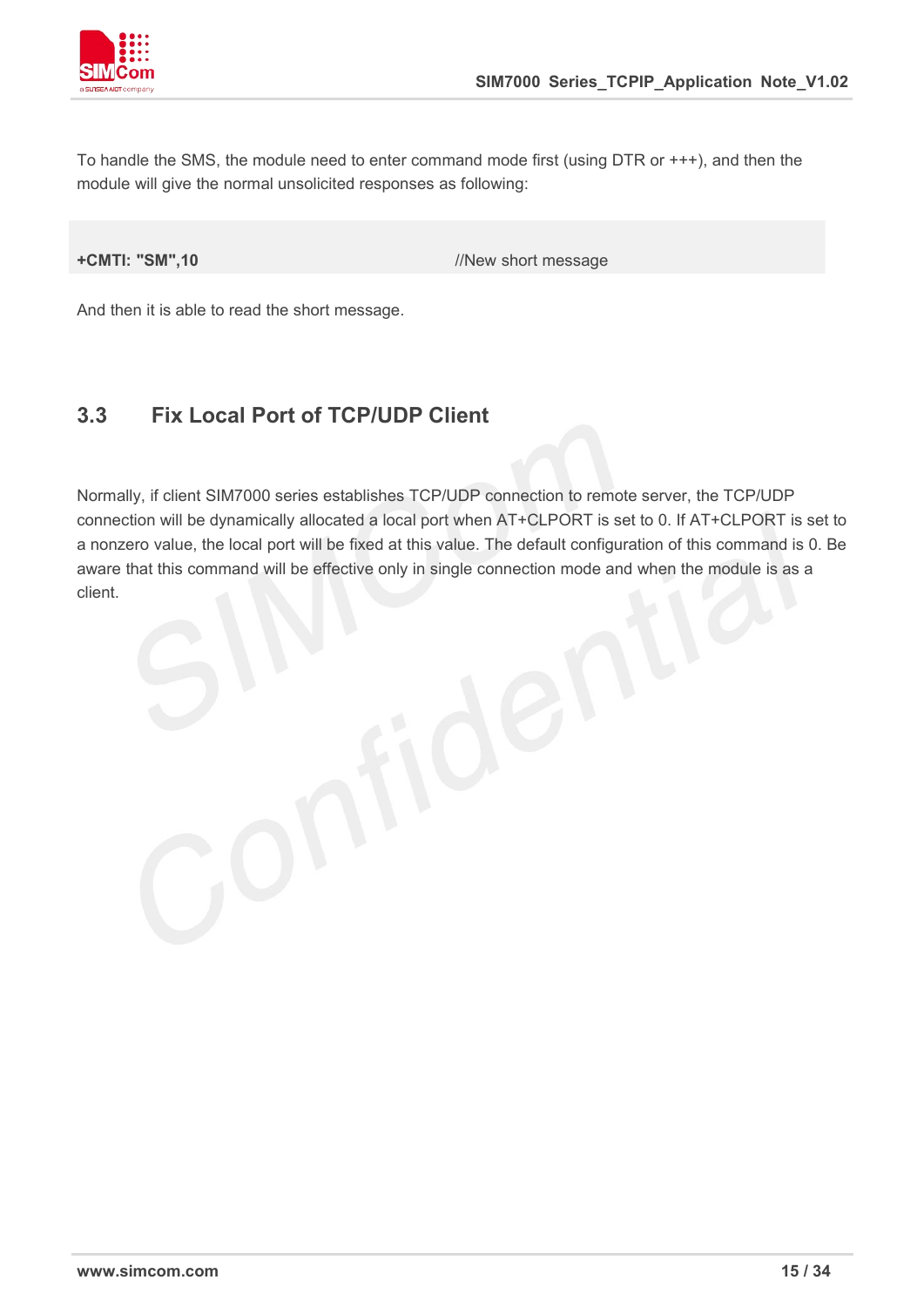

### <span id="page-15-0"></span>**4 Multi Connection**

To enable multi connection mode, the command AT+CIPMUX must be set to 1. Be aware that in the multi connection mode, SIM7000 series only supports non-transparent mode. Due to this matter, the command AT+CIPMODE is invalid under multi connection mode.

In multi connection mode, SIM7000 series can work as a TCP/UDP client or a TCP server. As a client, it can establish 8 connections to remote server in total, both TCP and UDP.

As a TCP server, it allows remote clients to connect in; at the same time, it can establish TCP/UDP connections to upper remote servers. Total 7 available connections are supported, with the server itself occupying one connection.

### <span id="page-15-1"></span>**4.1 As a Client**

Being a client, SIM7000 series can establish both TCP and UDP connection to remote server. Total 8 connections are supported. The command "AT+CIPSTART=<n>,<mode>,<IP Address>,<port>" is needed. When the connection is established successfully, "<n>, CONNECT OK" will be returned. And then user can use command AT+CIPSNED=<n> to send data to the connection <n>. User should write data after the promoting mark ">" and use CTRL+Z (0x1a) to send. If sending is successfully, "<n>, SEND OK" will be returned. User can use command AT+CIPCLOSE=<n> to close one specific connection with number <n>. Also user can send AT+CIPSHUT to close all connections.

| AT+CGATT?<br>+CGATT: 1<br><b>OK</b>                      | //Data Service's status                                 |
|----------------------------------------------------------|---------------------------------------------------------|
| AT+CIPMUX=1<br><b>OK</b>                                 | //Enable multi connection                               |
| <b>AT+CSTT="CMNET"</b><br><b>OK</b>                      | //Start task and set APN.                               |
| <b>AT+CIICR</b><br><b>OK</b>                             | //Bring up wireless connection                          |
| <b>AT+CIFSR</b><br>10.78.245.128                         | //Get local IP address                                  |
| AT+CIPSTART=0,"TCP","116.228.221.51","8500"<br><b>OK</b> | //Establish a TCP<br>connection,<br>connection number 0 |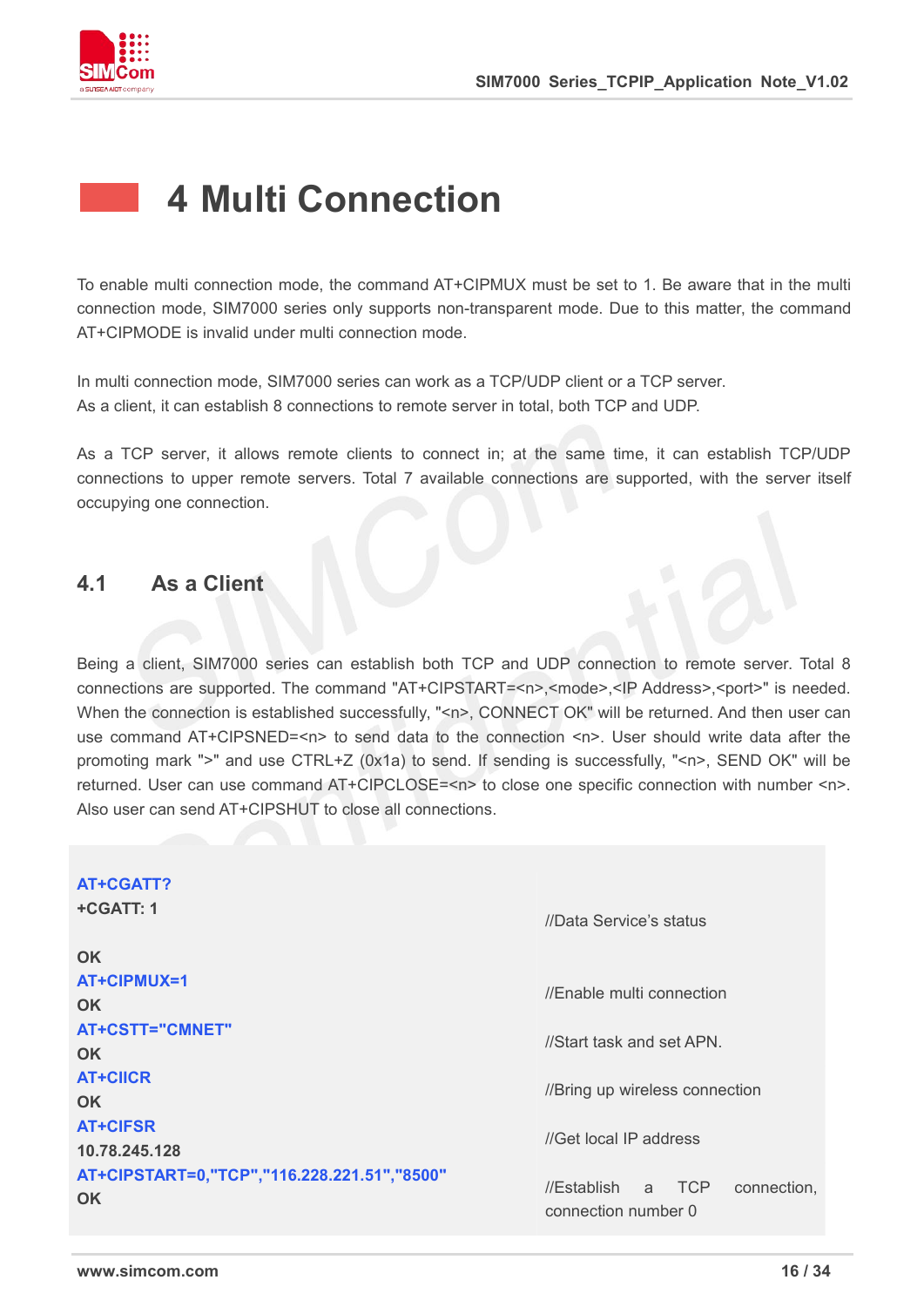

| 0, CONNECT OK                                                                                                                                                                                                                                                                             |                                                                                                              |
|-------------------------------------------------------------------------------------------------------------------------------------------------------------------------------------------------------------------------------------------------------------------------------------------|--------------------------------------------------------------------------------------------------------------|
| AT+CIPSTART=1,"UDP","116.228.221.51","9600"                                                                                                                                                                                                                                               |                                                                                                              |
| <b>OK</b>                                                                                                                                                                                                                                                                                 | //Establish a UDP connection,<br>connection number 1                                                         |
| 1, CONNECT OK<br>AT+CIPSEND=0<br>> TCP test                                                                                                                                                                                                                                               | //Send data to connection 0                                                                                  |
| 0, SEND OK<br>AT+CIPSEND=1<br>> UDP test                                                                                                                                                                                                                                                  | //Send data to connection 1                                                                                  |
| 1, SEND OK<br>+RECEIVE, 0, 17:<br>SIM7000 TCP test<br><b>+RECEIVE, 1, 17:</b><br>SIM7000 UDP test                                                                                                                                                                                         | //Received data from connection 0,<br>data length 17<br>//Received data from connection 1,<br>data length 17 |
| 0, CLOSED                                                                                                                                                                                                                                                                                 | //Connection 0 is closed by remote<br>server                                                                 |
| <b>AT+CIPSTATUS</b><br><b>OK</b>                                                                                                                                                                                                                                                          |                                                                                                              |
| <b>STATE: IP PROCESSING</b>                                                                                                                                                                                                                                                               |                                                                                                              |
| C: 0,0, "TCP", "116.228.221.51", "8500", " CLOSED "<br>C: 1,0, "UDP", "116.228.221.51", "9600", " CONNECTED "<br>C: 2,,"","","","INITIAL"<br>C: 3,, "", "", "", "INITIAL"<br>C: 4,,"","",""," NITIAL"<br>C: 5,,"","","","INITIAL"<br>C: 6,,"","","","INITIAL"<br>C: 7,,"","",""," NITIAL" | //Query the current connection status                                                                        |

### <span id="page-16-0"></span>**4.2 As a TCP Server**

Being a TCP server, SIM7000 series allows remote clients to connect in; meanwhile, it can establish TCP/UDP connections to remote servers as well.

Before launching the server function, command group "AT+CSTT, AT+CIICR, AT+CIFSR" should be executed to activate the PDP context and get local IP address. Then user can send command "AT+CIPSERVER=1, <port>" to start the server function. If it is successfully, response "SERVER OK" will be returned, and now the server starts to listen to the TCP port.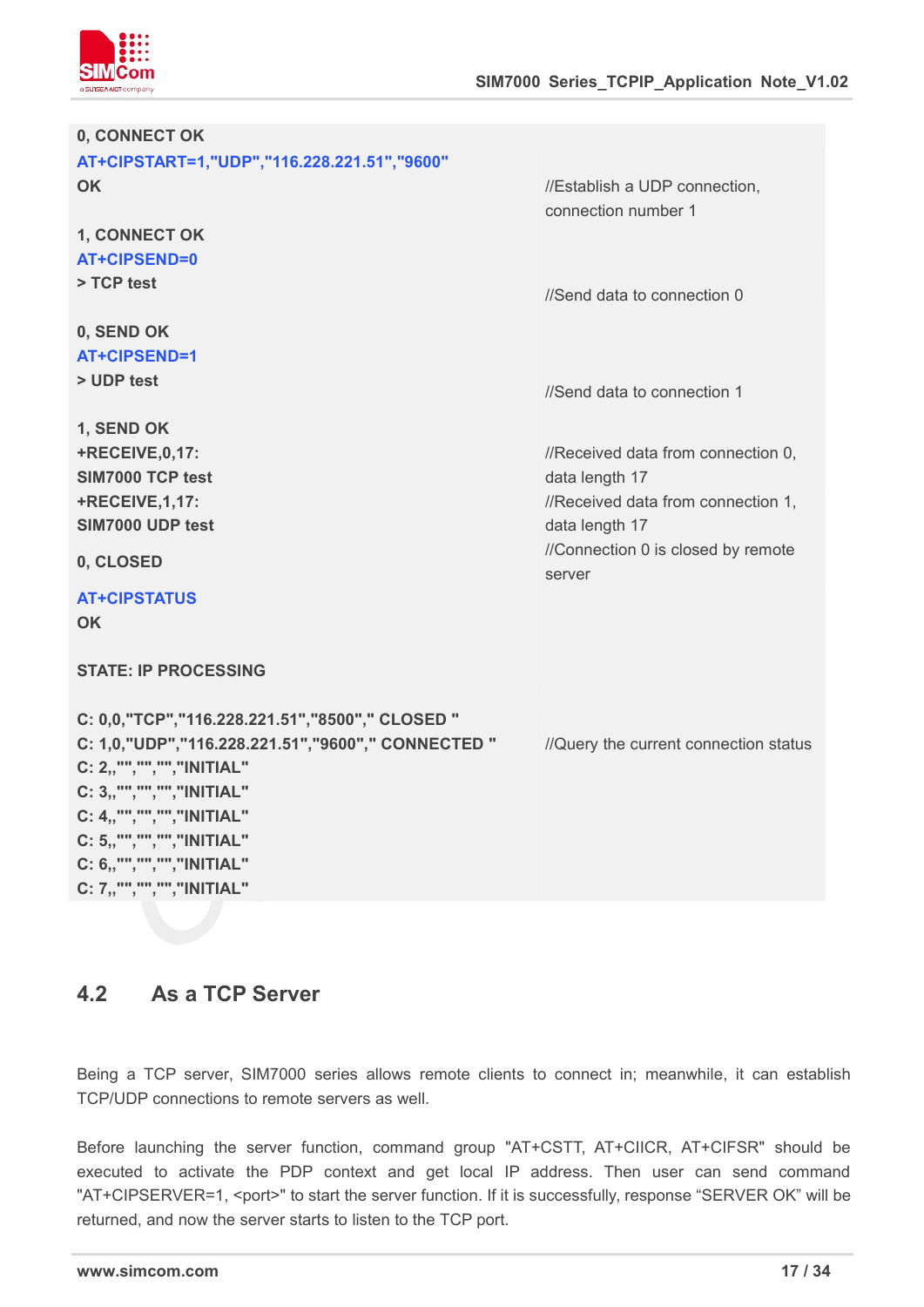

If the clients connect to the server successfully, the IP addresses of remote clients together with connection numbers <n> will be displayed at server side. Then the server can receive TCP data from remote clients. Also user can use command AT+CIPSEND=<n> to send data to remote client <n>. Simultaneously, user can connect the server SIM7000 series to remote servers by TCP/UDP using command "AT+CIPSTART=<n>,<mode>,<IP Address>,<port>". Command "AT+CIPSERVER=0" can be used to close the listening status. User can use the command AT+CIPCLOSE=<n> to close one specific connection with number <n> and use AT+CIPSHUT to close all connections.

| <b>AT+CGATT?</b>                          |                                                    |
|-------------------------------------------|----------------------------------------------------|
| +CGATT: 1                                 | //Data Service's status                            |
|                                           |                                                    |
| OK                                        |                                                    |
| AT+CIPMUX=1                               |                                                    |
| OK                                        |                                                    |
| <b>AT+CSTT="CMNET"</b>                    |                                                    |
| <b>OK</b>                                 |                                                    |
| <b>AT+CIICR</b>                           | //Bring up wireless connection                     |
| <b>OK</b>                                 |                                                    |
| <b>AT+CIFSR</b>                           | //Get local IP address                             |
| 10.76.40.73                               |                                                    |
| AT+CIPSERVER=1,8888                       |                                                    |
| <b>OK</b>                                 | //Start server;listeninig port:8888                |
|                                           |                                                    |
| <b>SERVER OK</b>                          |                                                    |
| 0, REMOTE IP: 10.76.40.73                 | //Remote client connect in, connection number 0    |
|                                           | allocated                                          |
| <b>+RECEIVE,0,39:</b>                     | //Received data from remote client, data length 39 |
| SIM7000 multi connection TCP server test  |                                                    |
| AT+CIPSEND=0<br>> hello client            | //Send data to remote client                       |
| 0, SEND OK                                |                                                    |
| AT+CIPSTART=1,"TCP","116.228.221.51","850 |                                                    |
| 0"                                        |                                                    |
| OK                                        | //Establish TCP connection to remote server        |
|                                           |                                                    |
| 1, CONNECT OK                             |                                                    |
| AT+CIPSTART=2,"UDP","116.228.221.51","960 |                                                    |
| 0"                                        |                                                    |
| OK                                        | //Establish UDP connection to remote server        |
|                                           |                                                    |
| 2, CONNECT OK                             |                                                    |
| AT+CIPSEND=1                              | //Send TCP data to remote server                   |
| > data from connection 1                  |                                                    |
|                                           |                                                    |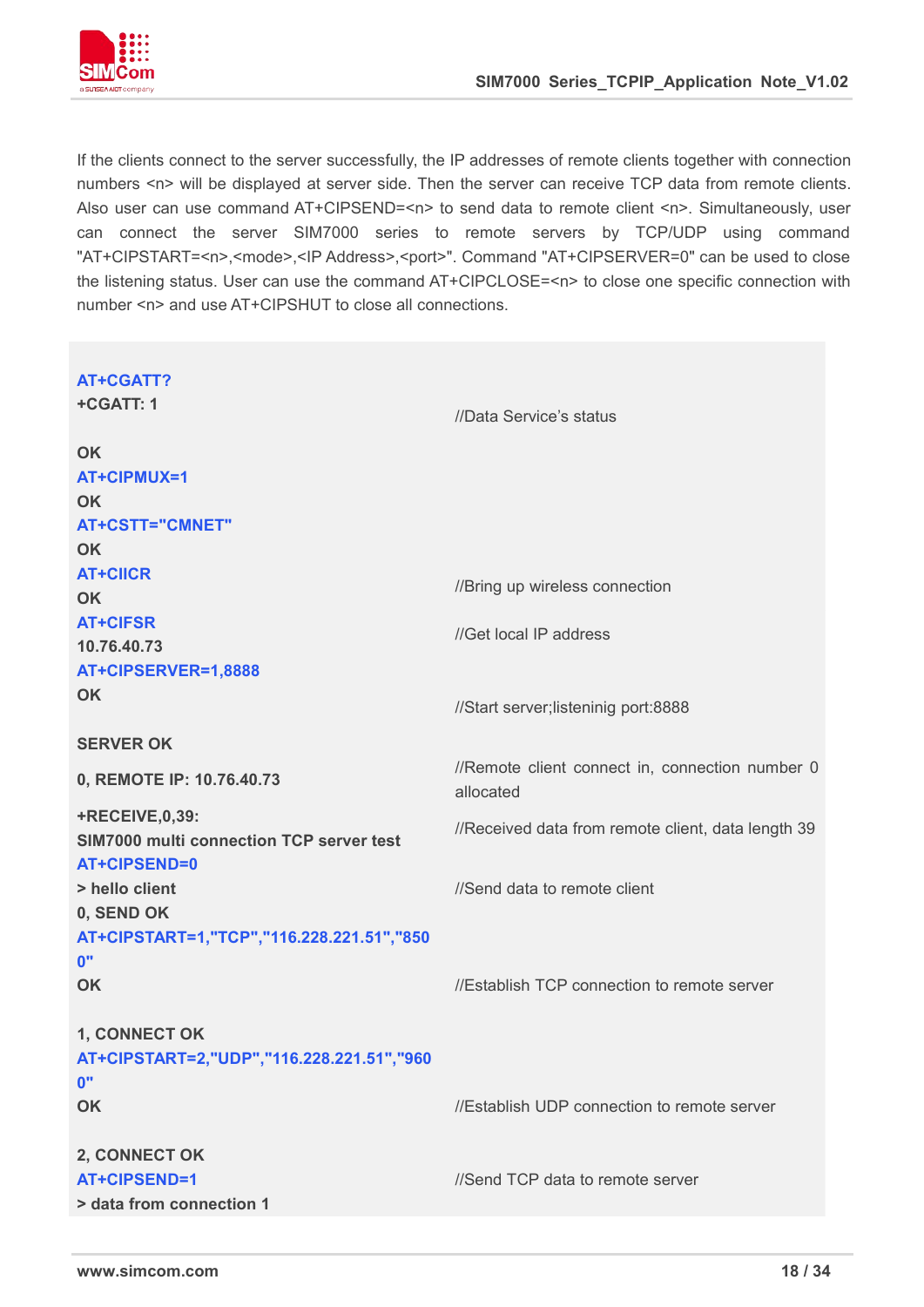

| 1, SEND OK<br><b>+RECEIVE, 1, 20:</b><br>data to connection 1<br><b>AT+CIPCLOSE=2</b><br>2, CLOSE OK<br><b>AT+CIPSTATUS</b><br>OK.                                                                                                                                                                                                       | //Received TCP data from remote serve<br>//Close the UDP connection with remote server                                                                           |  |
|------------------------------------------------------------------------------------------------------------------------------------------------------------------------------------------------------------------------------------------------------------------------------------------------------------------------------------------|------------------------------------------------------------------------------------------------------------------------------------------------------------------|--|
| <b>STATE: IP PROCESSING</b>                                                                                                                                                                                                                                                                                                              |                                                                                                                                                                  |  |
| S: 0,0,"8888","LISTENING"                                                                                                                                                                                                                                                                                                                | //Query current connection status                                                                                                                                |  |
| C:<br>0,0, "TCP", "10.76.40.73", "2020", "CONNECTED"<br>$C$ :<br>1,0,"TCP","116.228.221.51","8500","CONNECT<br>ED"<br>C:<br>2,0, "UDP", "116.228.221.51", "9600", "CLOSED"<br>C: 3,,"","",""," NITIAL"<br>C: 4,,"","",""," NITIAL"<br>C: 5,,"","","","INITIAL"<br>C: 6,,"","",""," NITIAL"<br>C: 7,,"","","","INITIAL"<br>AT+CIPSERVER=0 | //TCP server is in the process of listening,<br>occupying one connection<br>//A client is accepted<br>//TCP connection is connected<br>//UDP connction is closed |  |
| OK.                                                                                                                                                                                                                                                                                                                                      | //Close server listening                                                                                                                                         |  |
| <b>SERVER CLOSE</b><br><b>AT+CIPSHUT</b><br><b>SHUT OK</b>                                                                                                                                                                                                                                                                               | //Deactivate the PDP context & close all<br>connections                                                                                                          |  |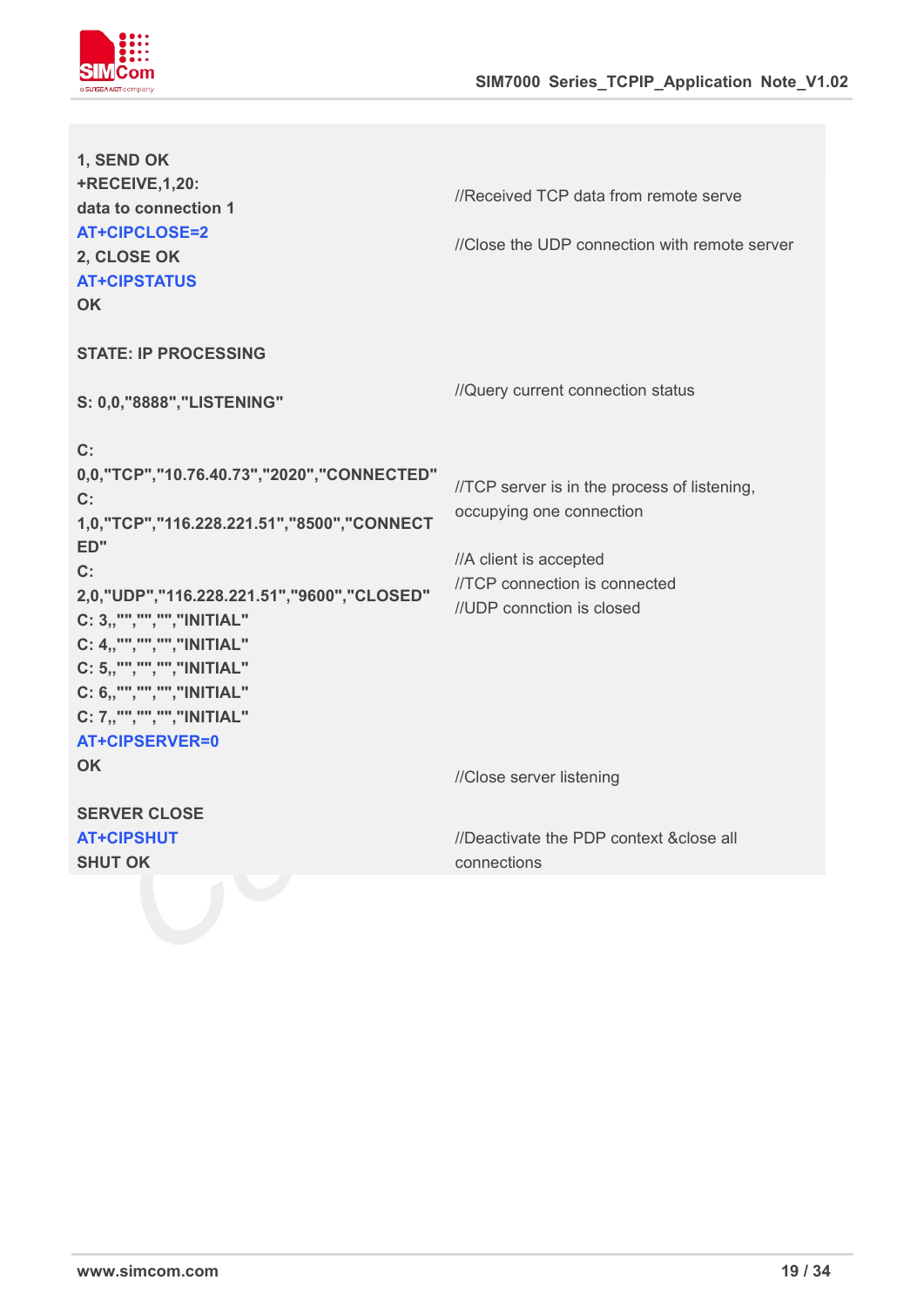

### <span id="page-19-0"></span>**5 Two PDP Context**

SIM7000 series supports the use of two different APN, that is , two different PDP context for data connection. This mode must be used in multi connection. Customer activated PDP in first Context , do some connection. When need second Context to data connection, use "at+cipsgtxt=1" to switch, after this, active the second Context and do data connection.

| AT+CGATT?<br>+CGATT: 1                                                                             | //Data Service's status                                      |  |
|----------------------------------------------------------------------------------------------------|--------------------------------------------------------------|--|
| <b>OK</b><br>AT+CIPMUX=1<br><b>OK</b>                                                              | //Set multi connection mode                                  |  |
| <b>AT+CSTT="CMNET"</b><br><b>OK</b>                                                                | //Start task and set APN. "CMNET"                            |  |
| <b>AT+CIICR</b><br><b>OK</b>                                                                       | //Bring up wireless connection                               |  |
| <b>AT+CIFSR</b><br>10.126.186.232                                                                  | //Get local IP address                                       |  |
| AT+CIPSTART=0,"TCP","116.236.221.75",5555<br><b>OK</b>                                             | //Establish TCP connection at 0 channel in first<br>Context  |  |
| 0, CONNECT OK<br>AT+CIPSGTXT=1<br><b>OK</b>                                                        | //Switch to second Context                                   |  |
| <b>AT+CSTT="CMWAP"</b><br>OK                                                                       | //Start task and set APN. "CMWAP"                            |  |
| <b>AT+CIICR</b><br><b>OK</b>                                                                       | //Bring up wireless connection                               |  |
| <b>AT+CIFSR</b><br>10.204.70.11                                                                    | //Get local IP address                                       |  |
| AT+CIPSTART=1,"TCP","116.236.221.75",5555<br><b>OK</b>                                             | //Establish TCP connection at 1 channel in second<br>Context |  |
| 1, CONNECT OK<br>+RECEIVE, 0, 15:<br>Hello world 000<br><b>+RECEIVE, 1, 15:</b><br>Hello world 111 | //Receive two channel's data as normal multi<br>connection   |  |
| AT+CIPSEND=0                                                                                       | //Send data at two channel as normal multi                   |  |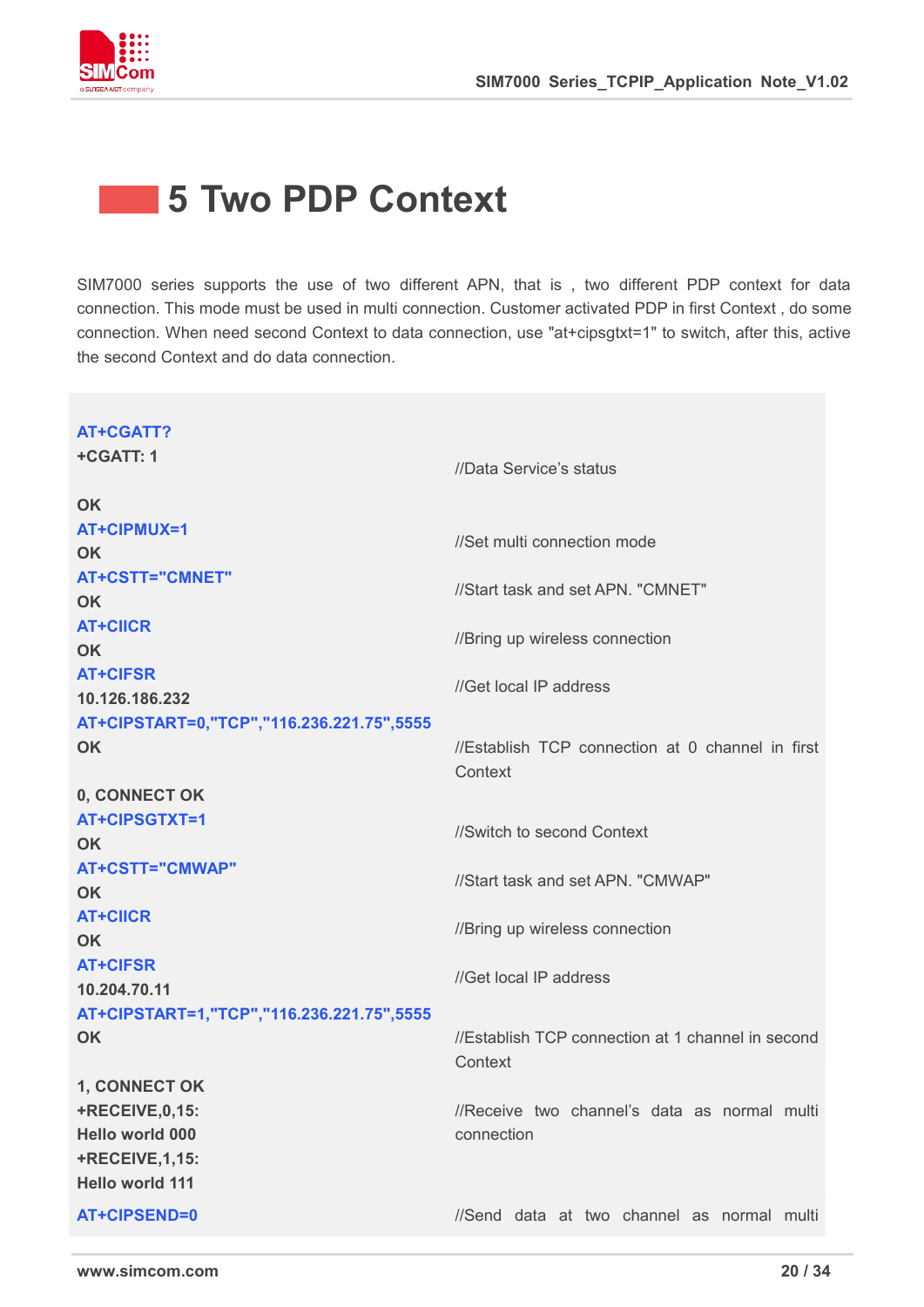

| $>$ test 0<br>0, SEND OK<br>AT+CIPSEND=1<br>$>=$ 2                                                                                                                                                         | connection                                                                                                        |
|------------------------------------------------------------------------------------------------------------------------------------------------------------------------------------------------------------|-------------------------------------------------------------------------------------------------------------------|
| 1, SEND OK<br><b>AT+CIPCLOSE=0</b><br>0, CLOSE OK<br><b>AT+CIPSTATUS</b><br><b>OK</b>                                                                                                                      | //Close data connection as normal<br>multi<br>connection.                                                         |
| <b>STATE: IP PROCESSING</b><br>$C$ :<br>0,0, "TCP", "116.236.221.75", "5555", "CLOSED"                                                                                                                     | //Query Connection's status                                                                                       |
| $C$ :<br>1,1, "TCP", "116.236.221.75", "5555", "CONNECT<br>ED"<br>C: 2,,"","","","INITIAL"<br>C: 3,,"","",""," NITIAL"<br>C: 4,,"","",""," NITIAL"<br>C: 5,,"","",""," NITIAL"<br>C: 6,,"","","","INITIAL" | //0 channel's connection is closed<br>//1 channel's connection is connected                                       |
| C: 7,,"","","","INITIAL"<br><b>AT+CIPSHUT</b><br><b>SHUT OK</b><br>AT+CIPSGTXT=0<br><b>OK</b><br><b>AT+CIPSHUT</b><br><b>SHUT OK</b>                                                                       | //Shut up second Context, but first Context is<br>active.<br>//Switch to first Context<br>//Shut up first Context |
|                                                                                                                                                                                                            |                                                                                                                   |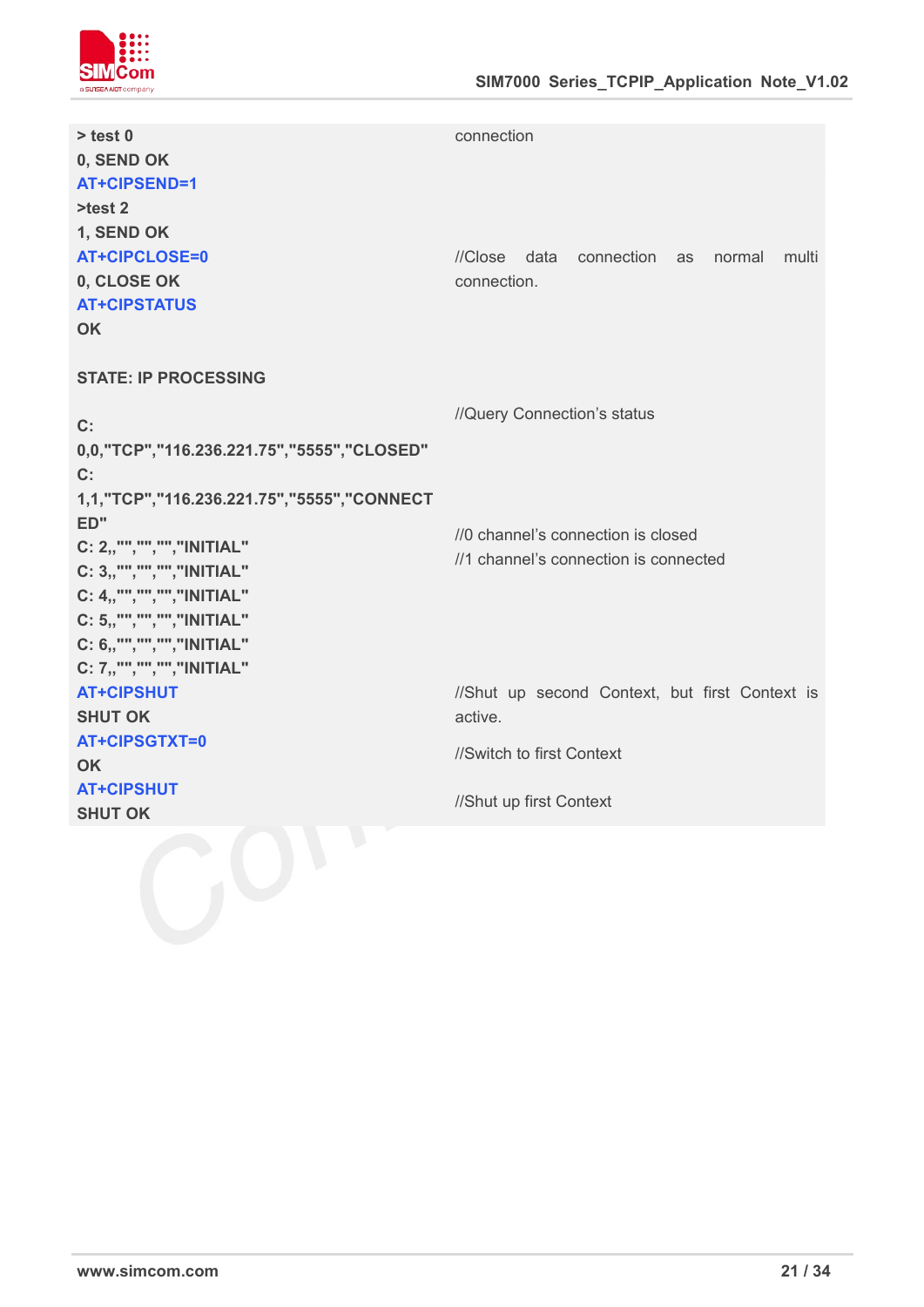

### <span id="page-21-0"></span>**6 DNS Function**

SIM7000 series supports DNS auto parsing, so user can establish TCP/UDP connection to remote sever using domain name directly by the command "AT+CIPSTART=<mode>, <domain name>, <port>". And then user can send data to remote server by AT+CIPSEND. In multi connection, the connection number <n> is needed.

User also can use command AT+CDNSGIP=<domain name> to query the IP address of given domain name.

| <b>AT+CGATT?</b>                   |                                                                                                    |
|------------------------------------|----------------------------------------------------------------------------------------------------|
| +CGATT: 1                          | //Query data Service's status                                                                      |
| <b>OK</b>                          |                                                                                                    |
| <b>AT+CSTT="CMNET"</b>             | //Start up task and set APN                                                                        |
| <b>OK</b>                          |                                                                                                    |
| <b>AT+CIICR</b>                    | //Bring up wireless connection                                                                     |
| <b>OK</b>                          |                                                                                                    |
| <b>AT+CIFSR</b>                    | //Get local IP address                                                                             |
| 10.126.186.232                     |                                                                                                    |
| AT+CDNSGIP=www.baidu.com           | //Query IP address of www.baidu.com                                                                |
| OK                                 |                                                                                                    |
| +CDNSGIP:                          |                                                                                                    |
|                                    | 1, "www.baidu.com", "119.75.218.77", "119.75.21 //Parsing succeed, the IP address has two results. |
| 7.56"                              |                                                                                                    |
| <b>AT+CDNSGIP="abctest"</b>        | //Query "abctest"                                                                                  |
| OK                                 |                                                                                                    |
| +CDNSGIP: 0,8                      | //Parsing error.                                                                                   |
| AT+CIPSTART="TCP","WWW.SIM.COM",80 |                                                                                                    |
| OK                                 | //Establish TCP connection.                                                                        |
| <b>CONNECT OK</b>                  |                                                                                                    |
| <b>AT+CIPSNED</b>                  |                                                                                                    |
| > DNS test                         | //Send data                                                                                        |
| <b>SEND OK</b>                     |                                                                                                    |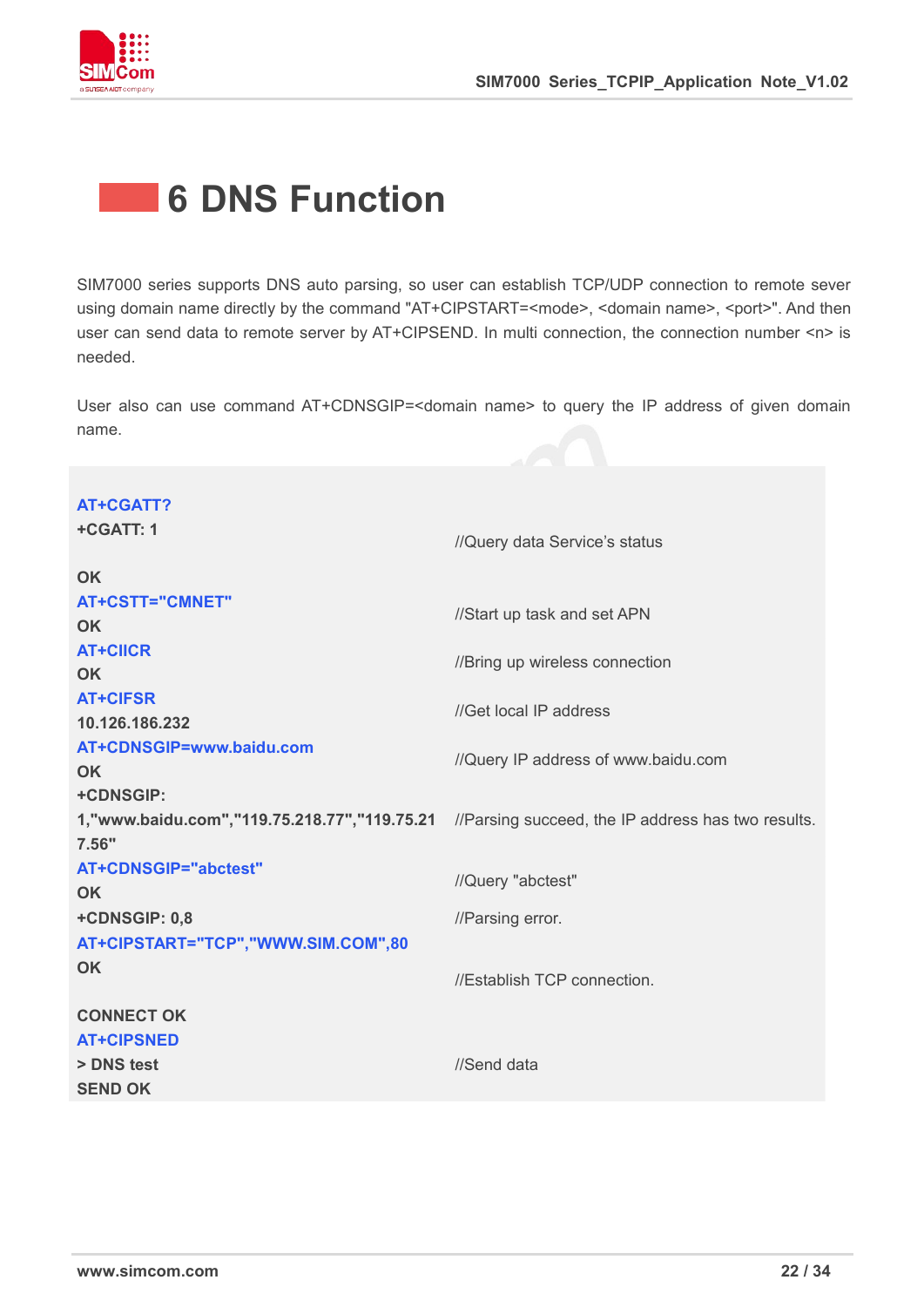

### <span id="page-22-0"></span>**7 Data Sending Related**

SIM7000 series provides three ways to send data: changeable data length sending, fixed data length sending and timed sending. SIM7000 series also provides a method to let user know how much data is sent out from the module and received by remote server on an active TCP connection.

### <span id="page-22-1"></span>**7.1 Fixed Length Sending**

User can send the fixed length of data with "AT+CIPSEND=<LENGTH>", then input data after getting promoting mark ">". Data will be sent automatically when the length of the input data equals to the value "LENGTH". User does not need the terminal symbol CTRL+Z (0x1a) in this case. For multi connection mode, the command is "AT+CIPSEND=<n>,<LENGTH>".

### <span id="page-22-2"></span>**7.2 Timed Sending**

There is another way to send data automatically. First, set the timer of sending data automatically by the command "AT+CIPATS=<mode>,<time>", then issue "AT+CIPSEND" ("AT+CIPSEND=<n>" for multi connection) and lastly input the data after getting promoting mark ">". Data will be sent automatically when the set timer expires.

### <span id="page-22-3"></span>**7.3 Query Available Data Length to be Sent**

User can use the command "AT+CIPSEND?" to query the current maximum data length available to be sent, which is determined by the network. In fact, the maximum data length is variable, depending on the actual network. The maximum data length can be up to 1460 bytes. In multi connection, the command "AT+CIPSEND?" will tell current available maximum data length for all active connections.

**AT+CIPSEND?**

**+CIPSEND: 1460** //Current maximum value 1460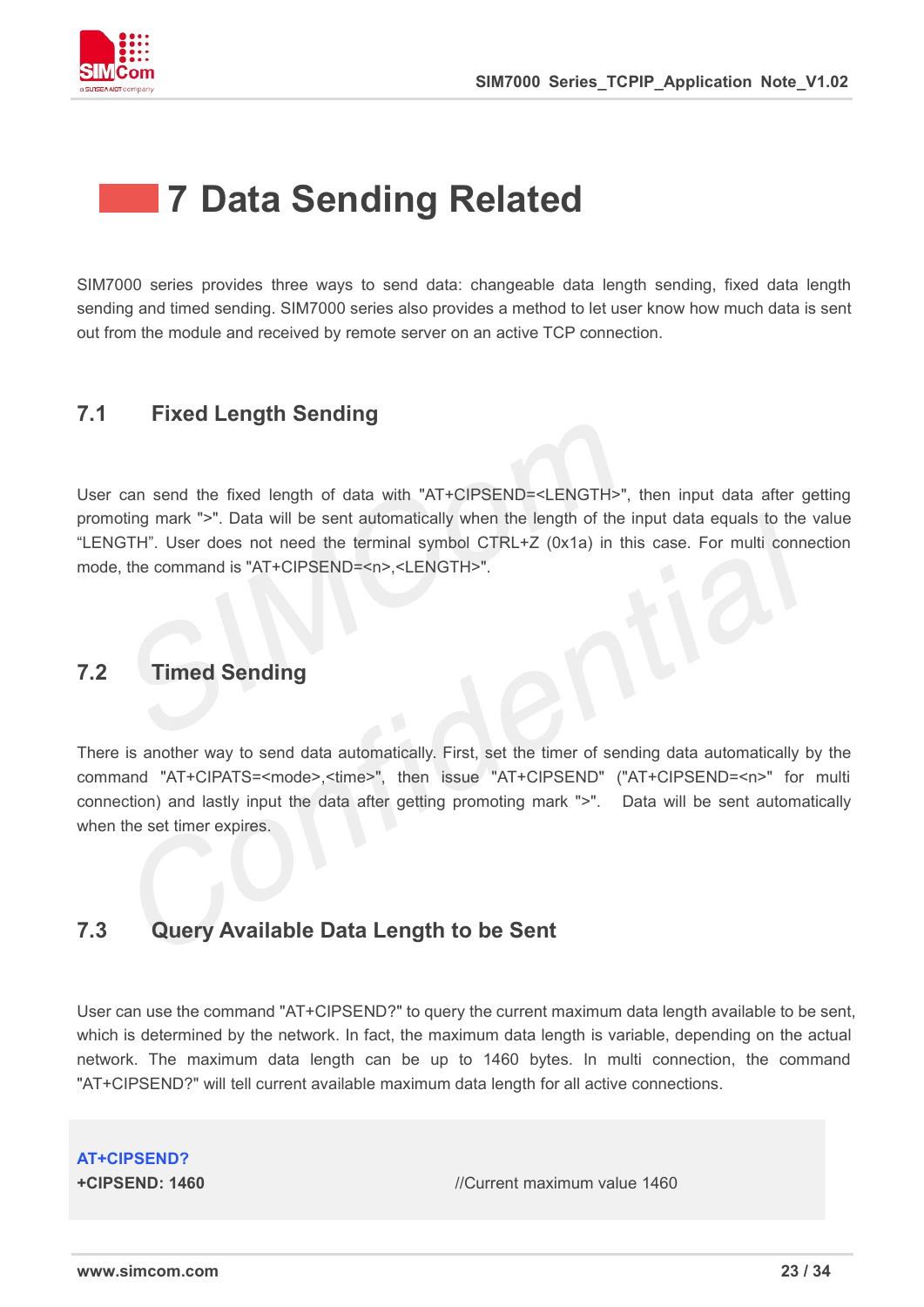

### **OK AT+CIPSEND=1461 ERROR AT+CIPSEND >123….999 ERROR**

//The fixed length exceeds maximum value

//The input data exceeds maximum value

### <span id="page-23-0"></span>**7.4 Select Data Transmitting Mode**

SIM7000 series supports quick sending mode. When command AT+CIPQSEND=0, it is in normal sending mode. In this mode, after user sends data by AT+CIPSEND, if the server receives TCP data, it will give ACK message to module, and the module will respond SEND OK. When command AT+CIPQSEND=1, it is in quick sending mode. When the data is input to the serial port of module by AT+CIPSEND, it will respond DATA ACCEPT, while not respond SEND OK. In such case, user can continuously use AT+CIPSEND to send data to the server.

| <b>Single connection:</b>                   |                                                          |
|---------------------------------------------|----------------------------------------------------------|
| <b>AT+CIPQSEND=1</b><br><b>OK</b>           | //Enable quick sending mode                              |
| <b>AT+CIPSEND</b><br>> hello                |                                                          |
| <b>DATA ACCEPT:5</b>                        | //Data has been sent, not sure whether to be<br>accepted |
| <b>Multi connection:</b>                    |                                                          |
| AT+CIPSTART=0,"TCP","116.236.221.75",5107   |                                                          |
| <b>OK</b>                                   | //Establish TCP connection                               |
| 0, CONNECT OK<br>AT+CIPQSEND=1<br><b>OK</b> | //Enable quick sending mode                              |
| AT+CIPSEND=0<br>> 1234567890                |                                                          |
| <b>DATA ACCEPT:0,10</b>                     | //Data has been sent, not sure whether to be<br>accepted |
|                                             |                                                          |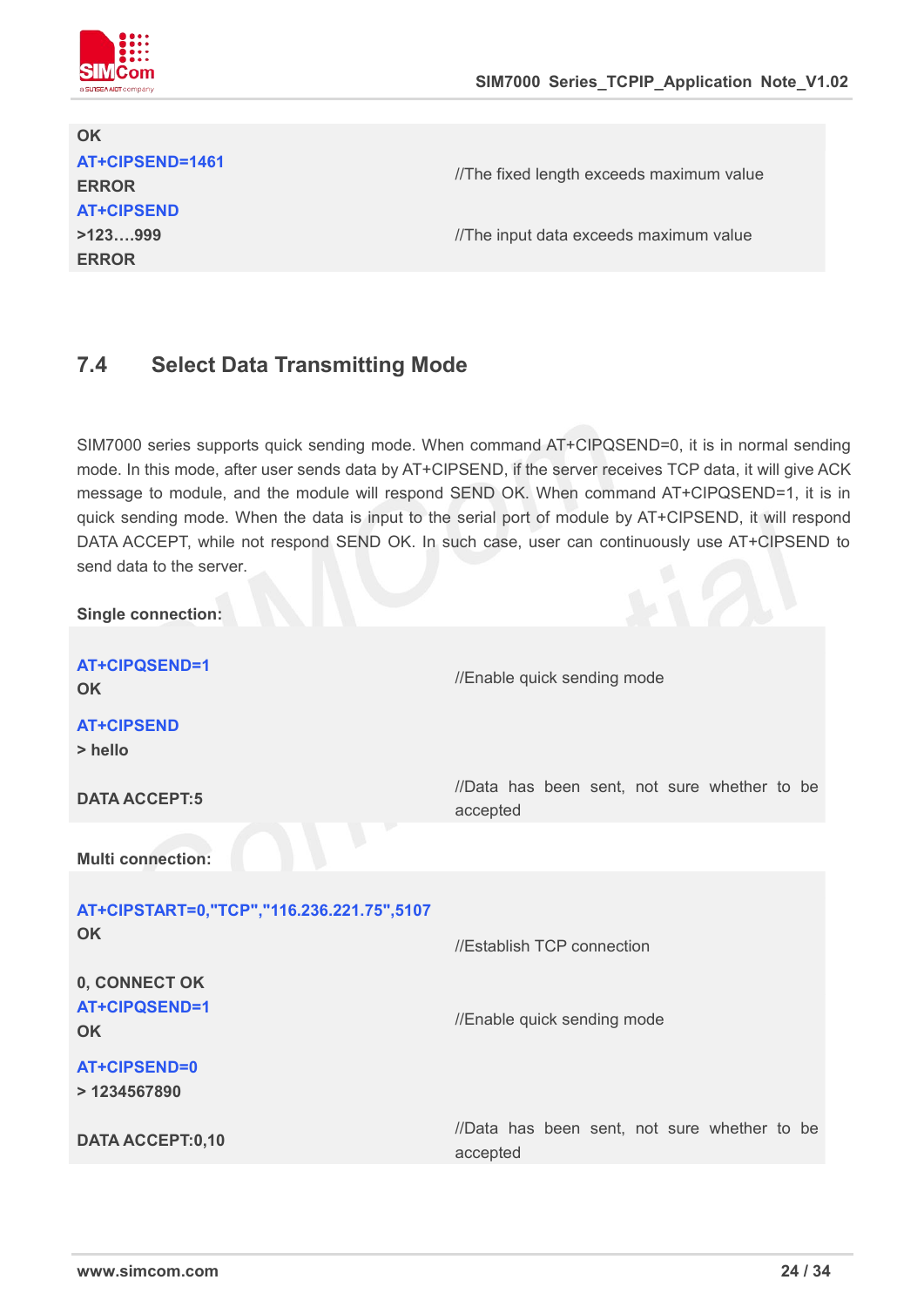

### <span id="page-24-0"></span>**7.5 Query Data Transmitting Amount**

The command AT+CIPACK is used to query previous connection data transmitting state. In single connection, the execution command AT+CIPACK will return +CIPACK: <txlen>, <acklen>, <nacklen>. The first parameter <txlen> is the data amount which has been sent; the second parameter <acklen> is the data amount confirmed successfully by the server; and the third parameter <nacklen> is the data amount without confirmed by the server. As long as the connection is still active, user can know how much TCP data user sent to server and how much is received successfully by the server in total. By this means, user can get the total data transmitting amount.

| <b>AT+CIPQSEND=1</b><br>OK.<br>AT+CIPSTART="TCP","116.236.221.75",5107                                      | //Enable quick sending mode |  |
|-------------------------------------------------------------------------------------------------------------|-----------------------------|--|
| <b>OK</b>                                                                                                   | //Establish TCP connection  |  |
| <b>CONNECT OK</b><br><b>AT+CIPSTATUS</b>                                                                    |                             |  |
| <b>OK</b>                                                                                                   | //Query connection's status |  |
| <b>STATE: CONNECT OK</b><br><b>AT+CIPSEND</b><br>>012345678912<br><b>DATA ACCEPT:12</b><br><b>AT+CIPACK</b> |                             |  |
| <b>+CIPACK: 12,12,0</b>                                                                                     | //Query status of data send |  |
| <b>OK</b>                                                                                                   | 12 be Send, 12 be confirmed |  |
|                                                                                                             |                             |  |
| For multi connection, the correct command type is AT+CIPACK= <n>. <n> is the connection number.</n></n>     |                             |  |
| <b>AT+CIPSTATUS</b><br><b>OK</b>                                                                            |                             |  |

**STATE: IP PROCESSING**

**C: 0,,"","","","INITIAL" C: 1,0,"TCP","116.228.221.51","8500","CONNECT ED" C: 2,0,"UDP","116.228.221.51","9600","CONNECT** //Query connection's status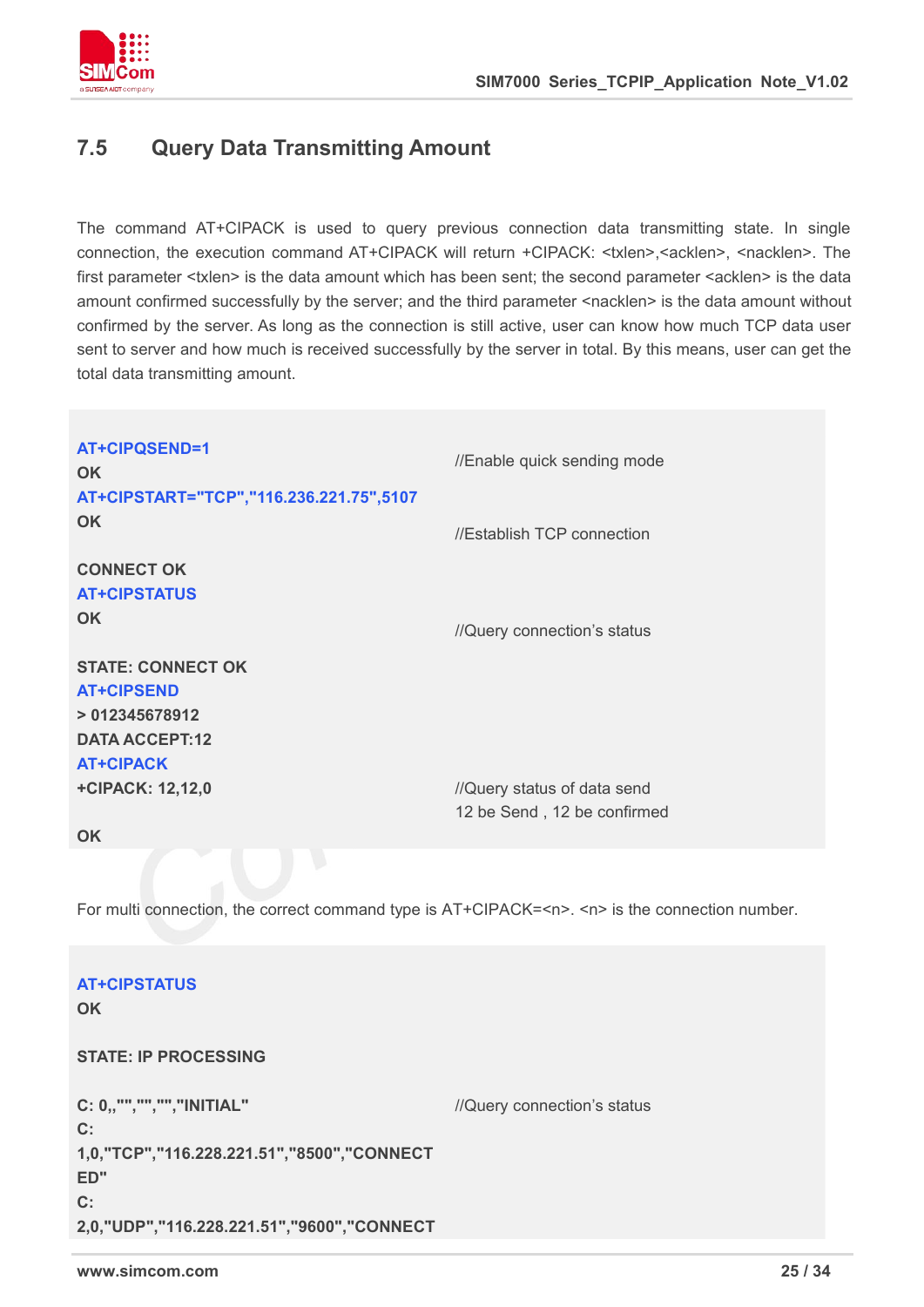

#### **ED"**

**C: 3,,"","","","INITIAL" C: 4,,"","","","INITIAL" C: 5,,"","","","INITIAL" C: 6,,"","","","INITIAL" C: 7,,"","","","INITIAL" AT+CIPQSEND=1 OK AT+CIPSEND=1 > TCP DATA ACCEPT:1,3**

#### **OK AT+CIPSEND=1**

**AT+CIPACK=1 +CIPACK: 3,3, 0**

**> TCP again DATA ACCEPT:1,9 AT+CIPACK=1 +CIPACK: 12, 12, 0**

### **OK**

**AT+CIPSEND=2 > UDP DATA ACCEPT:2,3 AT+CIPACK=2 +CIPACK: 3,0, 3**

**OK**

//Enable quick sending mode

//Send data at 1 channel

//Query status about 1 channel 3 be send, 3 be confirm

//Send data at 1 channel

//Send data at 2 channel

//Query status about 2 channel 3 be send, 3 be unconfirmed.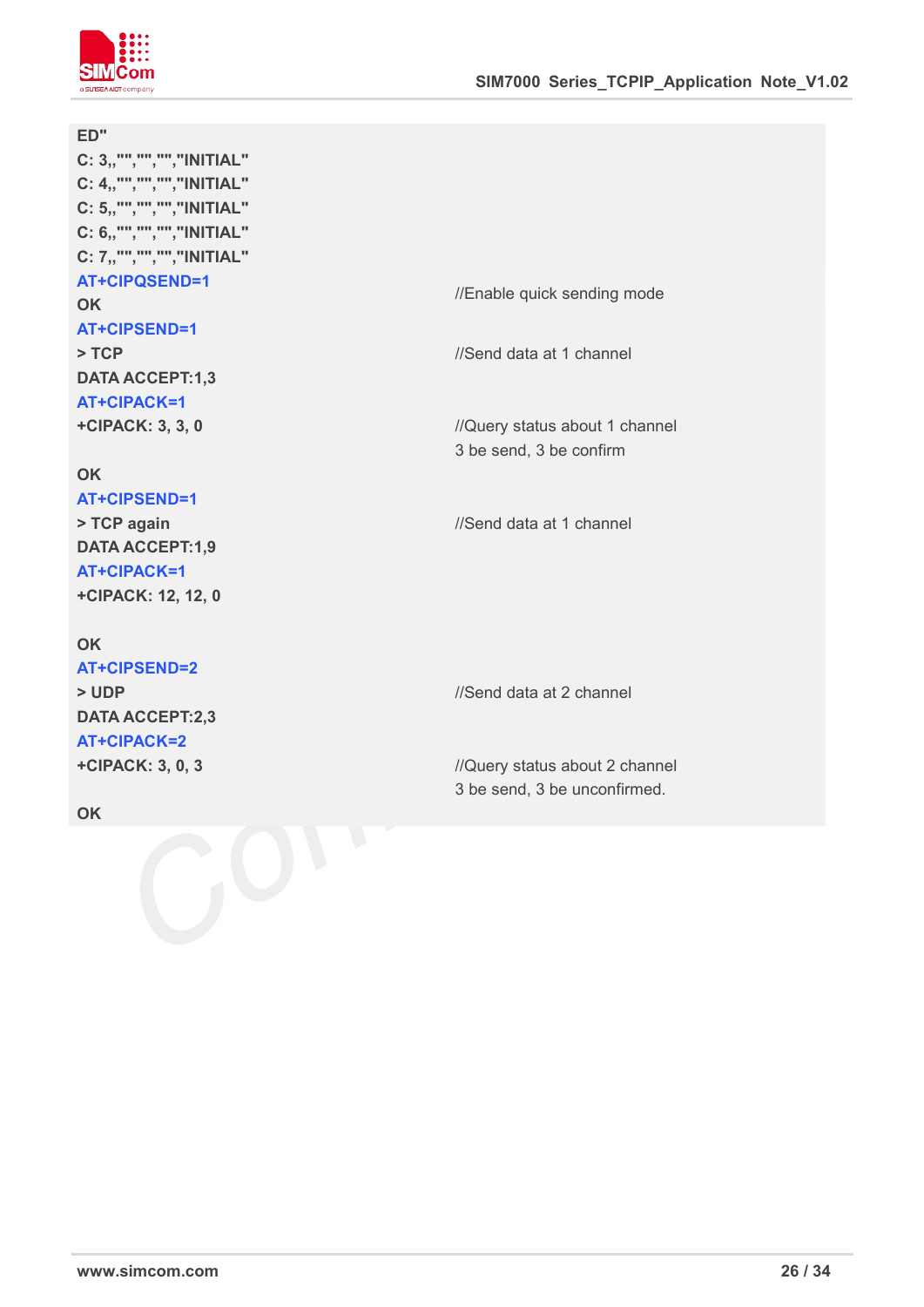

### <span id="page-26-0"></span>**8 Data Receiving Related**

### <span id="page-26-1"></span>**8.1 Receive Data Automatically**

The module will receive data automatically if there is data coming from remote server. Several commands can help to get the information header.

- "AT+CIPHEAD=1" helps to add IP header in the format "+IPD (data length): payload".
- "AT+CIPSRIP=1" helps to show the data source information in the format "RECV FROM: <IP ADDRESS>:<PORT >".
- "AT+CIPSHOWTP" helps to show the protocol (TCP/UDP) in the IP header. It takes effect only if "CIPHEAD" is enabled.

With these information, user can easily know the source of the data frame, the amount of the payload and the protocol. It can also help user to distinguish the received data from AT command responses.

### <span id="page-26-2"></span>**8.2 Receive Data Manually**

The module provides user a way to get data from the network manually instead of pushing data to the TE automatically.

"AT+CIPRXGET=1" enables getting data from network manually, which should be set before connection. If it is set to 0 (default value if not set), data will be pushed to TE directly.<br>"AT+CIPRXGET=<mode>[,<len>]" helps to get data with a given length. If it is multi IP connection, the

connection ID should be given. "AT+CIPRXGET=<mode>,<id>[,<len>]"

**AT+CIPRXGET=1 OK** //Enables getting data from network manually **AT+CIPSTART="TCP","116.228.221.51",5555 OK CONNECT OK +CIPRXGET: 1**  $\blacksquare$  //Data incoming from server **AT+CIPRXGET=2,1460** //The mode is set to 2, the output data will be in

**www.simcom.com 27 / 34**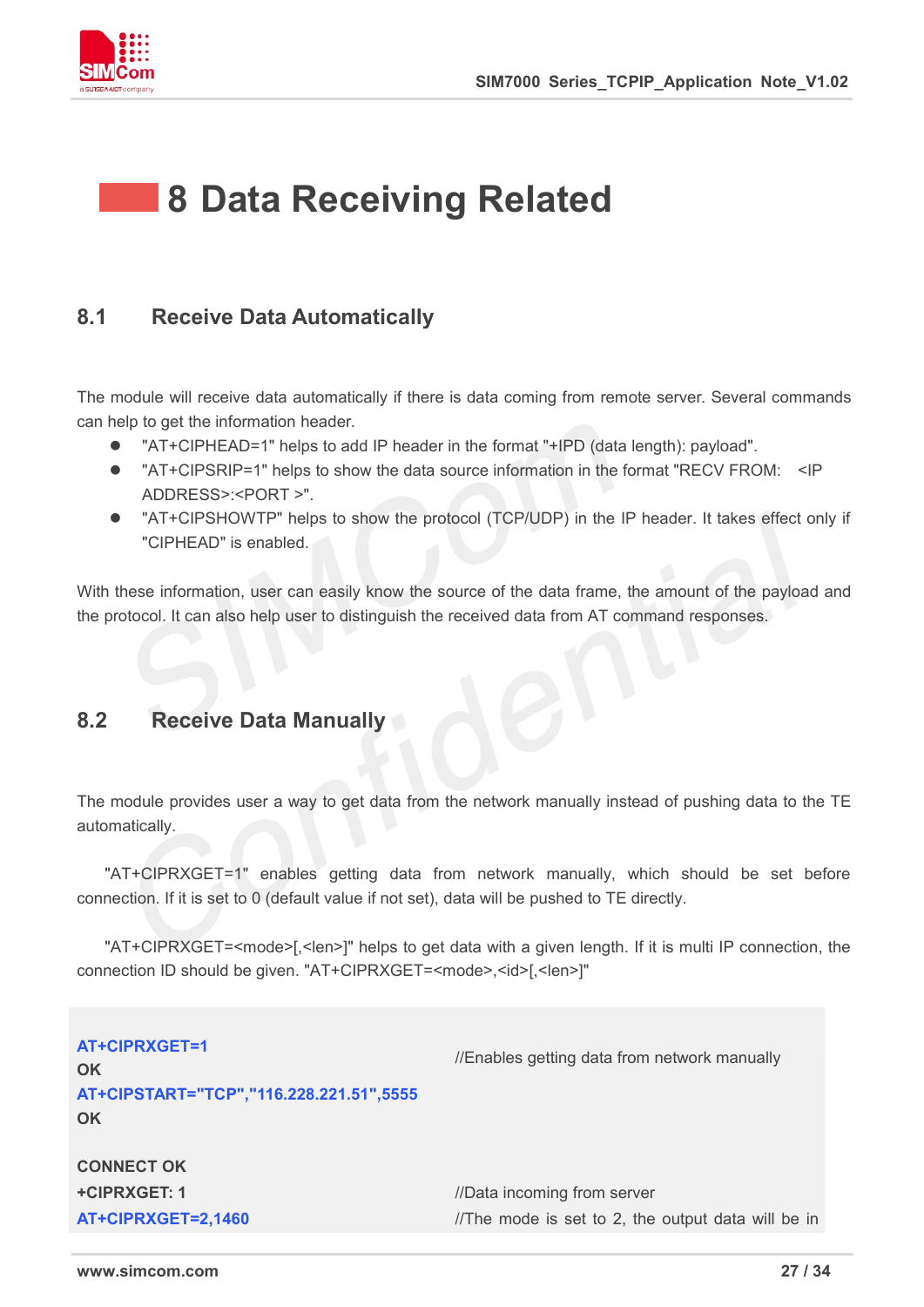

**+CIPRXGET: 2,11,0 HELLO WORLD**

normal mode, not exceeding 1460 bytes at a time.

#### **OK**

**AT+CIPRXGET=3,730 +CIPRXGET: 3,11,0 48454C4C4F20574F524C44 OK**

**+CIPRXGET: 1** //Data incoming from server

 $I/T$ he mode is set to 3, user can get data in HEX mode with the length not exceeding 730 bytes at a time.

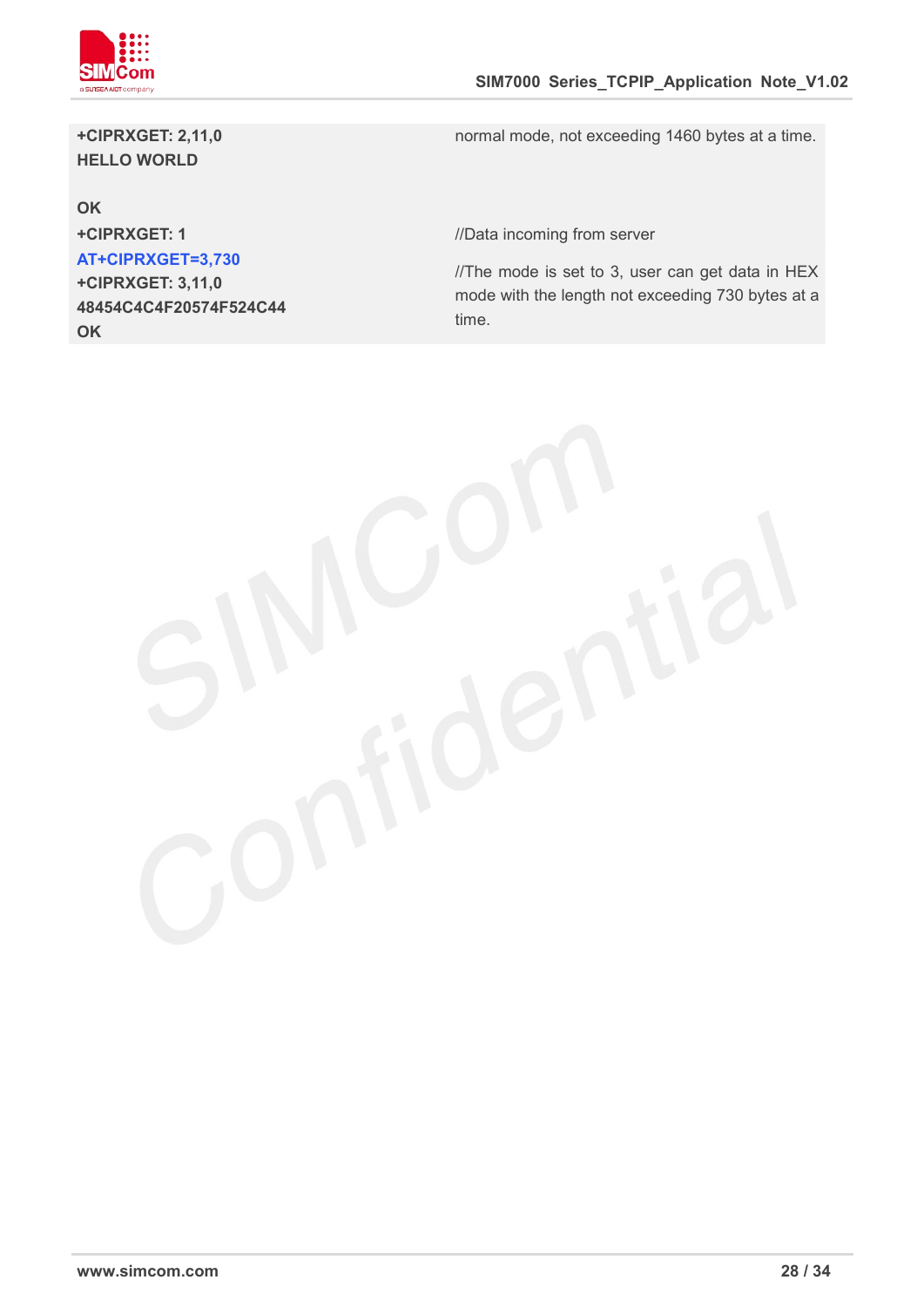



### <span id="page-28-0"></span>**9 APPTCP States Exchange Related**

For single connection, there are 10 states in total; for multi connection, there are 7 states. After some AT commands are executed, the corresponding state will be changed. User can get a general idea from the following diagrams:



**Figure2: APPTCP States Diagram for single connection**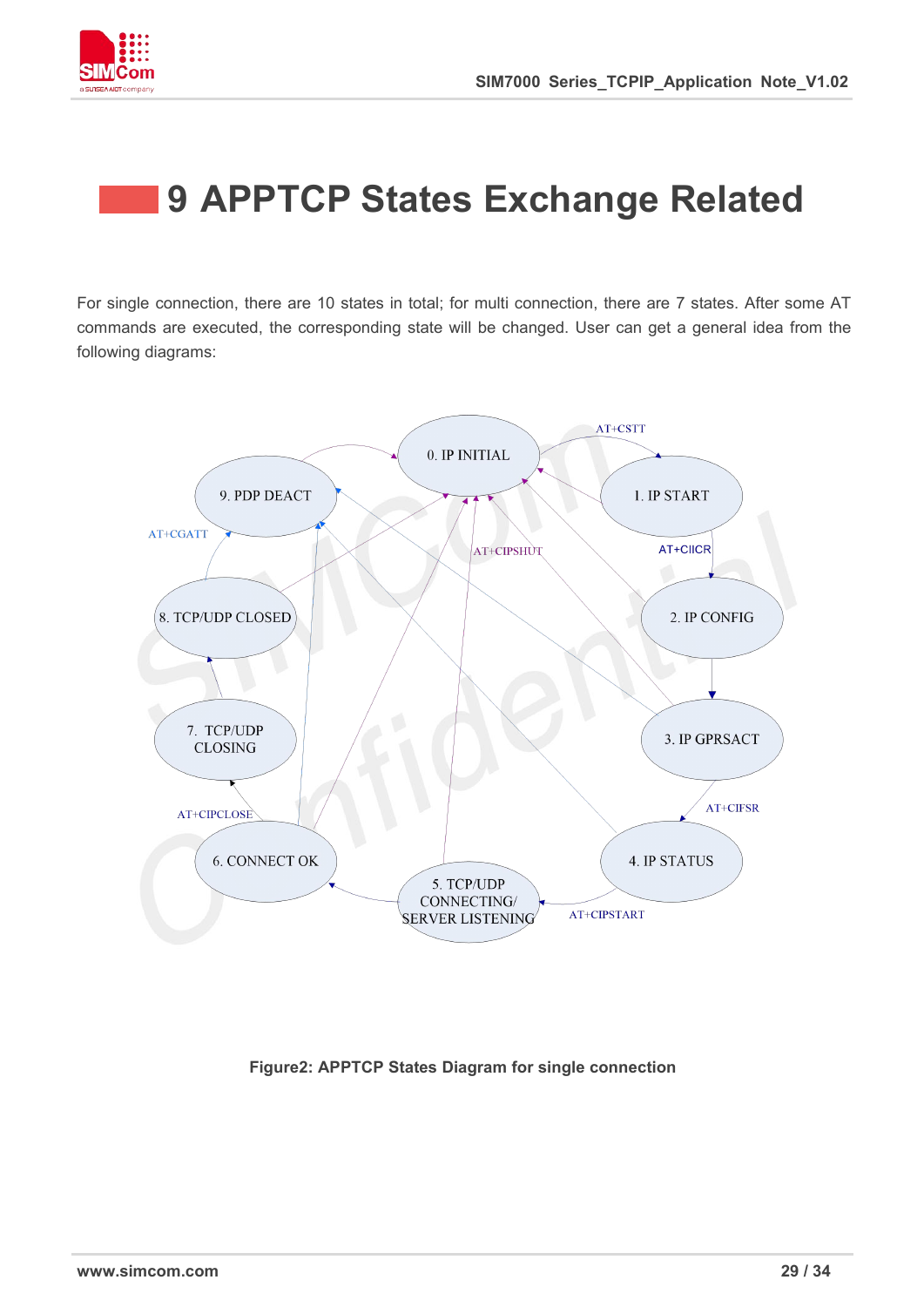



#### **Figure3: APPTCP States Diagram for multi connection**

- **•** IP INTIAL: Initial status
- **IP START:** Start a TCP/UDP task
- **•** IP CONFIG: Configure PDP context
- **•** IP GPRSACT: Context active already
- **IP STATUS:** Get local IP address
- **TCP/UDP CONNECTING:** Connecting to server now
- **•** SERVER LISTENING: Listening to server port now
- **•** IP PROCESSING: Processing the existing connection now
- **•** CONNECT OK: Connection to the server is successful
- **TCP/UDP CLOSING: Closing connection now**
- TCP/UDP CLOSED: Connection closed (local IP/PDP context still there)
- PDP DEACT: Context deactivated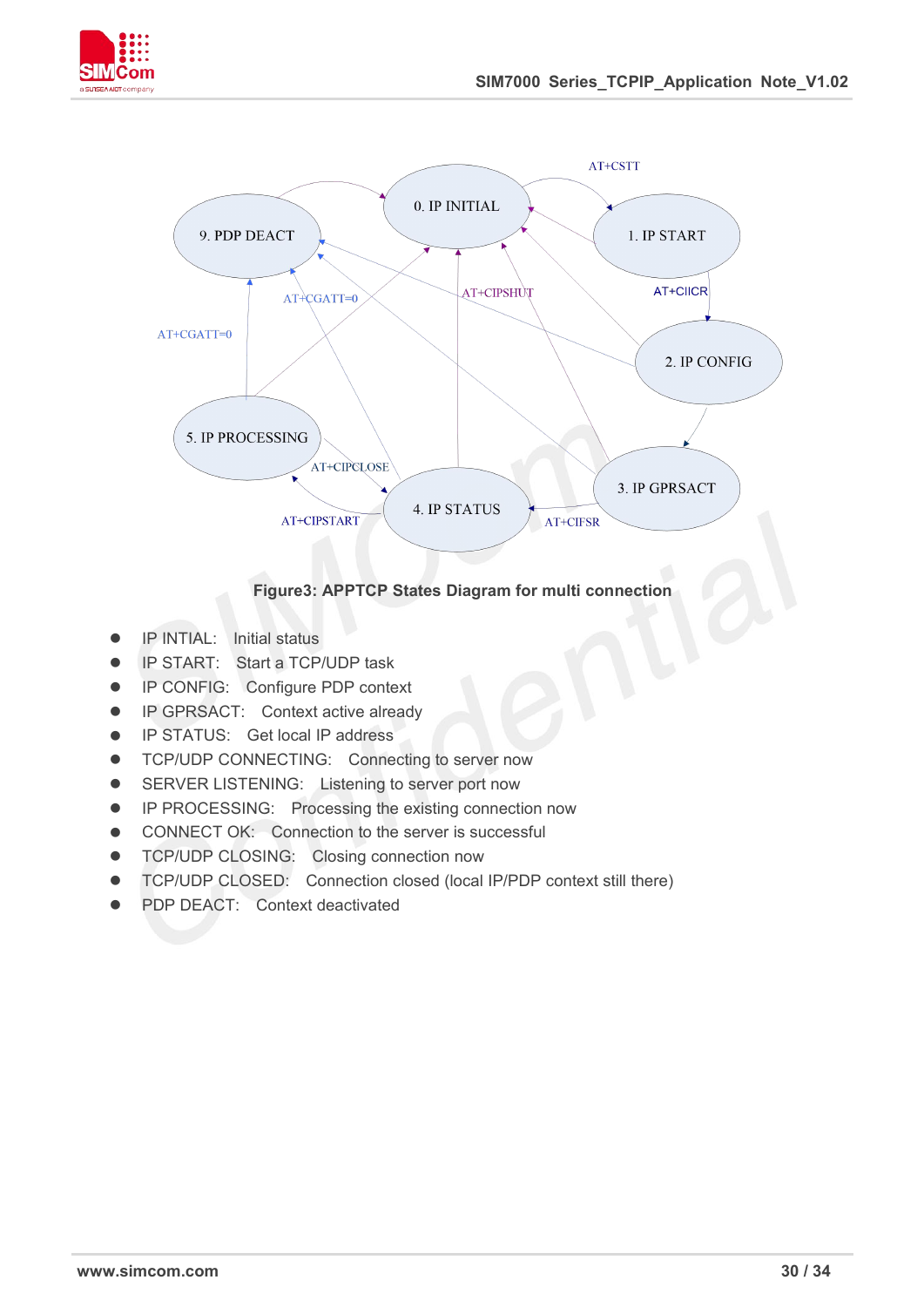

### <span id="page-30-0"></span>**10 Connection Closing Related**

User can use the command AT+CIPCLOSE=<mode> to close the TCP or UDP connection. If <mode> is 0, it is slow closing, if <mode> is 1, it is quick closing. In slow closing, the module will interactive with the server when it closes the TCP connection. Thus, the time of returning "CLOSE OK" will be a bit long. This method is suitable for steady network. In quick closing, the module will disconnect the connection compulsorily and return "CLOSE OK" immediately, without interaction with the server.

The default setting is slow closing, so the <mode> 0 can be omitted. And in multi connection, the connection number <n> should be added in front of <mode>.

Be noted that command AT+CIPCLOSE only closes current TCP/UDP connection, but PDP context is still active. Also user can close connection by AT+CIPSHUT, with current PDP context being deactivated.

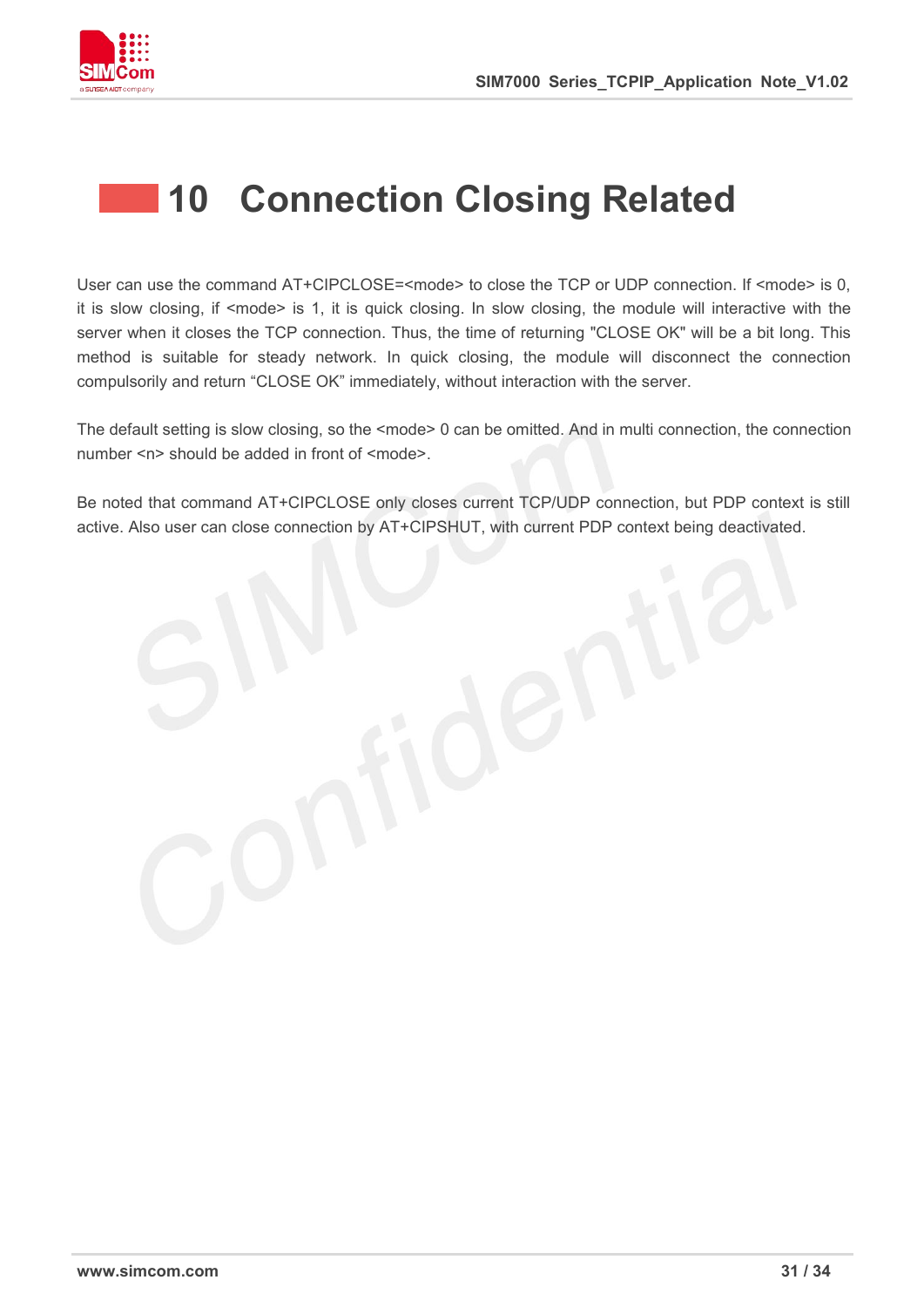



## <span id="page-31-0"></span>**11 Connection Activity Checking Related**

User can use the command AT+CIPSTATUS to query current connection status.

In transparent mode, DCD pin can be used for this purpose. If TCP/UDP connection exists, the DCD pin will be active (low). At any time if the connection is dropped, DCD pin will go inactive (high).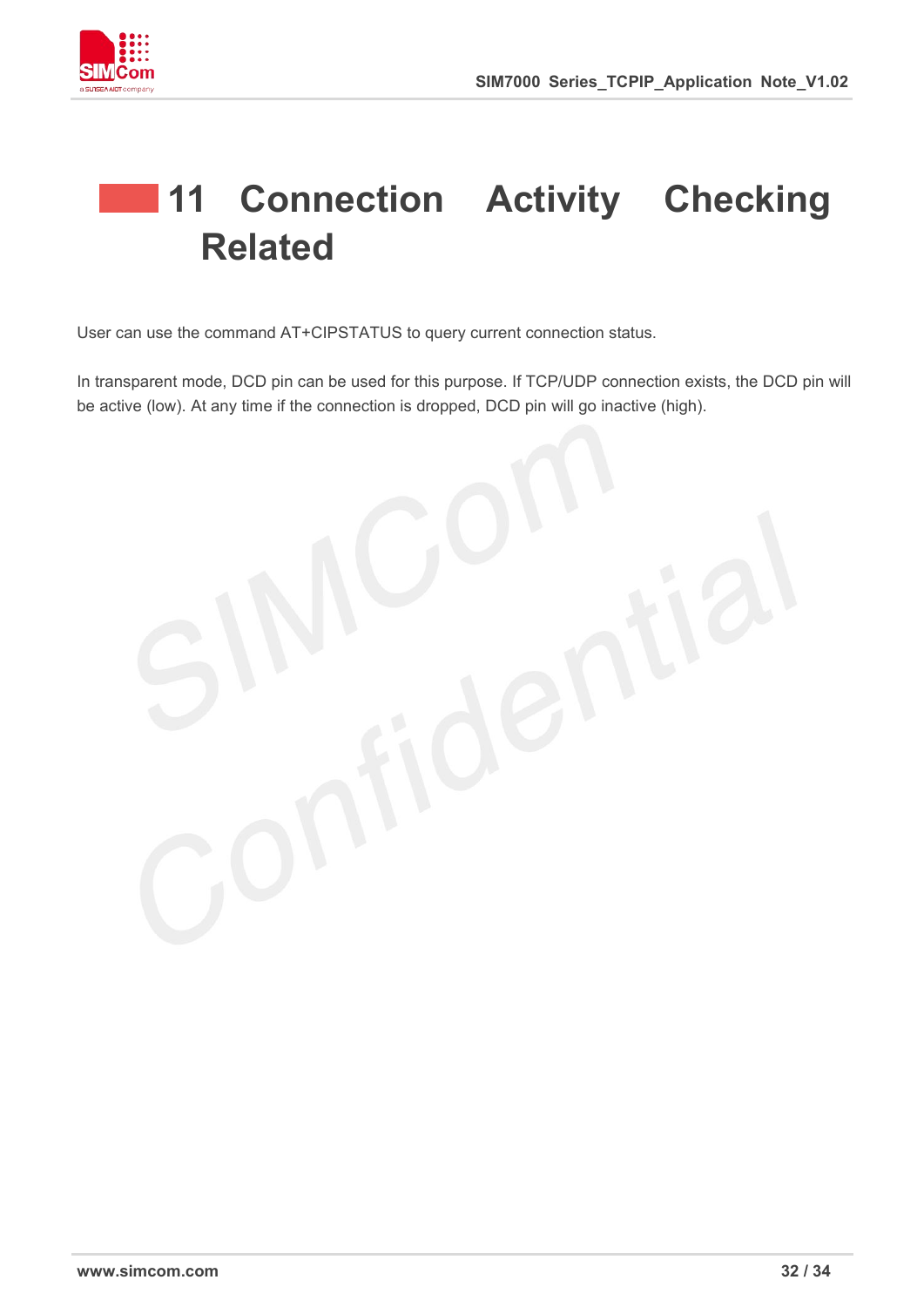

## <span id="page-32-0"></span>**12 Power Consumption with Existing Connection**

The module can enter sleep mode to save power consumption with existing connection, in which the current consumption is reduced to only several mA. The sleep mode function is enabled by setting "AT+CSCLK=1". With this setting, if the DTR maintains HIGH and there is no interruption on either H/W of S/W or event over-the-air, module will go into sleep. In the sleep mode, the serial port stops working, which means no AT command can be issued any more. During the sleep mode with existing connection, the incoming data from the remote end can wake up the module. Any event over-the-air, such as incoming call or SMS etc, will wake up the module too. But At command is not be respond now, If need input AT command, must pull low DTR 50ms or more, after this, the serial port can receive data again. More detail please refer to HD document.